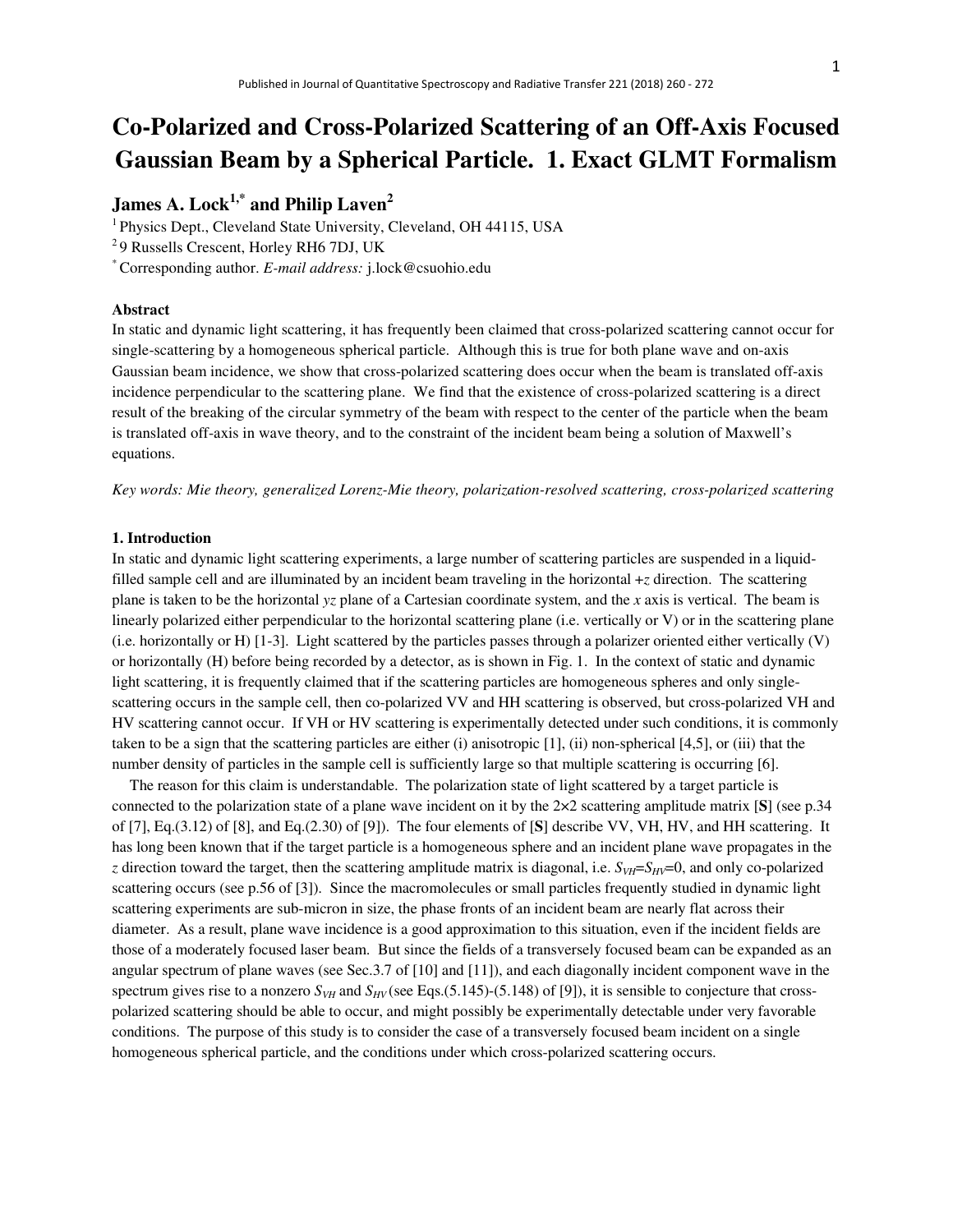

Fig. 1: Geometry of VV, VH, HV, and HH scattering.

The body of this study proceeds as follows. In Section 2 the generalized Lorenz-Mie theory (GLMT) formulas for scattering of an arbitrary transversely focused beam by a spherical particle are reviewed. The incident beam is then taken to be the localized model of a focused Gaussian beam that is polarized at the center of its focal waist either in the scattering plane or perpendicular to it. In Section 3, a numerical example is then presented which exhibits both co-polarized and cross-polarized scattering for off-axis incidence of the beam with respect to the target particle. In Section 4 the existence of non-zero cross-polarized scattering is seen to be a wave theory effect due to the breaking of circular symmetry of the beam with respect to the particle when the beam is translated off-axis, and to the fact that the off-axis beam fields are a solution to Maxwell's equations. As is seen in Sec.2, the GLMT formulas for the scattering amplitudes for off-axis beam incidence contain sums over both partial waves and azimuthal modes. In Part 2 of this study [12] the GLMT angular functions are accurately approximated for large partial waves. This allows the sum over azimuthal modes to be evaluated analytically, leaving only the sum over partial waves to be evaluated numerically, as is also the case for Lorenz-Mie scattering of a plane wave.

### **2. Off-Axis Scattering by the Localized Model of a Focused Gaussian Beam**

#### *2a. Generalized Lorenz-Mie Theory*

Scattering of an incident monochromatic transversely focused beam of nominal electric field strength *E*0, wavelength *λ*, wave number *k*=2π/*λ*, and angular frequency *ω* by a homogeneous spherical particle of radius *a* and refractive index *M* is calculated here using the GLMT formalism. The *r*→∞ far-zone scattered electric and magnetic fields are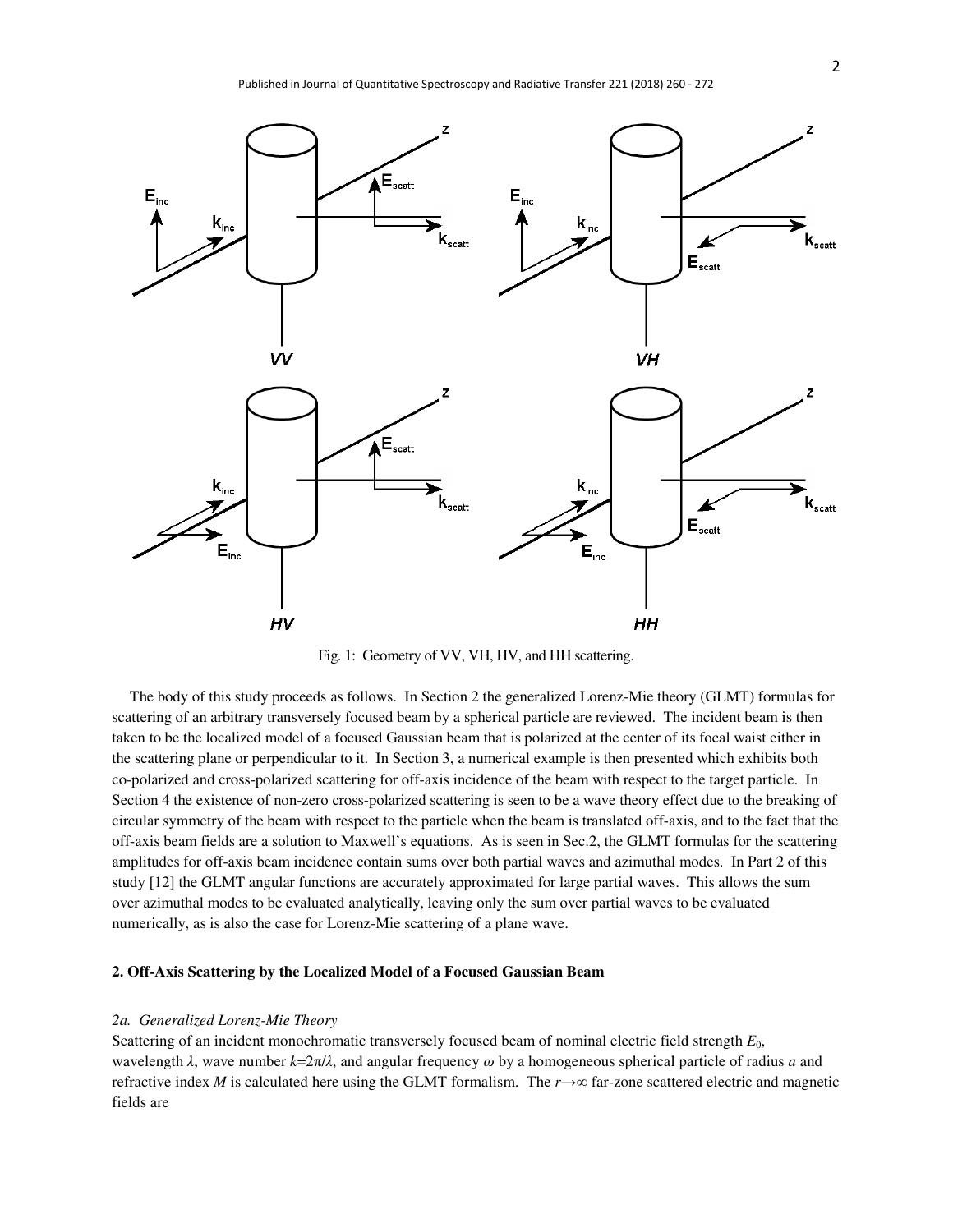$$
\mathbf{E}_{\text{scatt}}(r,\theta,\varphi) = (\mathrm{i}E_0/kr) \exp(\mathrm{i}kr) \left[ S_2(\theta,\varphi) \mathbf{u}_{\theta} - S_1(\theta,\varphi) \mathbf{u}_{\phi} \right]
$$
(1a)

$$
\mathbf{B}_{scatt}(r,\theta,\varphi) = (iE_0/ckr) \exp(ikr) \left[ S_1(\theta,\varphi) \mathbf{u}_0 + S_2(\theta,\varphi) \mathbf{u}_\varphi \right] ,
$$
 (1b)

where  $\varphi$  is the azimuthal angle with respect to the *xz* plane,  $\theta$  is the scattering angle, *c* is the speed of light, and the time dependence exp(-i*ωt*) has been left implicit. The horizontal scattering plane considered in the numerical example of Sec. 3 is  $\varphi = \pm 90^\circ$ . If one considers scattering in a plane corresponding to a fixed value of  $\varphi$ , then  $\mathbf{u}_r$  and **u**<sub>0</sub> are orthogonal unit vectors in that plane, and **u**<sub>0</sub> is the unit vector perpendicular to that plane. In the notation of [13,14], (but with  $A_{nm}^{\dagger}$  and  $B_{nm}^{\dagger}$  defined in Eqs.(3a),(3b) below rather than by Eq.(48) of [13]), the scattering amplitudes are

$$
S_1(\theta,\varphi) = \sum_{n=1}^{\infty} c_n \left\{ (1/2) B_n^0 b_n \tau_n^0(\theta) + \sum_{n=1}^n [B_{nm}^{\dagger} b_n \tau_n^m(\theta) \cos(m\varphi) + i B_{nm}^{\dagger} b_n \tau_n^m(\theta) \sin(m\varphi) + A_{nm}^{\dagger} a_n m \tau_n^m(\theta) \sin(m\varphi) - i A_{nm}^{\dagger} a_n m \tau_n^m(\theta) \cos(m\varphi) \right\},
$$
\n(2a)

$$
S_2(\theta,\varphi) = \sum_{n=1}^{\infty} c_n \left\{ (1/2) A_n^0 a_n \tau_n^0(\theta) + \sum_{m=1}^n [A_{nm}^{\dagger} a_n \tau_n^m(\theta) \cos(m\varphi) + i A_{nm}^{\dagger} a_n \tau_n^m(\theta) \sin(m\varphi) - B_{nm}^{\dagger} b_n m \tau_n^m(\theta) \sin(m\varphi) + i B_{nm}^{\dagger} b_n m \tau_n^m(\theta) \cos(m\varphi) \right\}.
$$
 (2b)

where

$$
A_{nm}^{\ \pm} \equiv (1/2) \ (A_n^{\ m} \pm A_n^{\ -m}) \ \text{for} \ 1 \le m \le n \tag{3a}
$$

$$
B_{nm}^{\ \pm} \equiv (1/2) \ (B_n^{\ m} \pm B_n^{\ -m}) \text{ for } 1 \le m \le n \tag{3b}
$$

The quantities  $A_n^m$ ,  $B_n^m$  are the beam shape coefficients of the incident beam for partial wave numbers  $1 \le n \le \infty$  and azimuthal modes  $-n \le m \le n$ . If the radial component of the incident electric and magnetic fields is exactly known, the beam shape coefficients may be obtained from [13,14]

$$
A_n^m = [(-i)^{n-1}/2\pi] [kr/j_n(kr)] [(n-|m|)!/(n+|m|)!]
$$
  
\n
$$
\times \int_{0}^{\pi} \sin(\theta) d\theta \int_{0}^{2\pi} d\varphi P_n^{|m|} [\cos(\theta)] \exp(-im\varphi) E_{inc}^{rad}(r,\theta,\varphi)
$$
  
\n
$$
B_n^m = [(-i)^{n-1}/2\pi] [kr/j_n(kr)] [(n-|m|)!/(n+|m|)!]
$$
  
\n
$$
\times \int_{0}^{\pi} \sin(\theta) d\theta \int_{0}^{2\pi} d\varphi P_n^{|m|} [\cos(\theta)] \exp(-im\varphi) c B_{inc}^{rad}(r,\theta,\varphi)
$$
  
\n(4b)

where  $j_n(kr)$  is a spherical Bessel function. If  $E_{inc}^{rad}(r,\theta,\varphi)$  and  $B_{inc}^{rad}(r,\theta,\varphi)$  are the radial field components of an exact solution of Maxwell's equations, the integrals over  $\theta$  and  $\varphi$  will exactly cancel the  $\frac{[k r / j_n(kr)]}{[k r / j_n(kr)]}$  term, and produce coordinate-independent values of  $A_n^m$  and  $B_n^m$ . The beam shape coefficients for *n*,*m* and *n*,-*m* in Eqs.(2a),(2b) have been combined as Eqs.(3a),(3b) in order to take advantage of certain simplifications that analytically and numerically occur when summing over only non-negative values of *m*.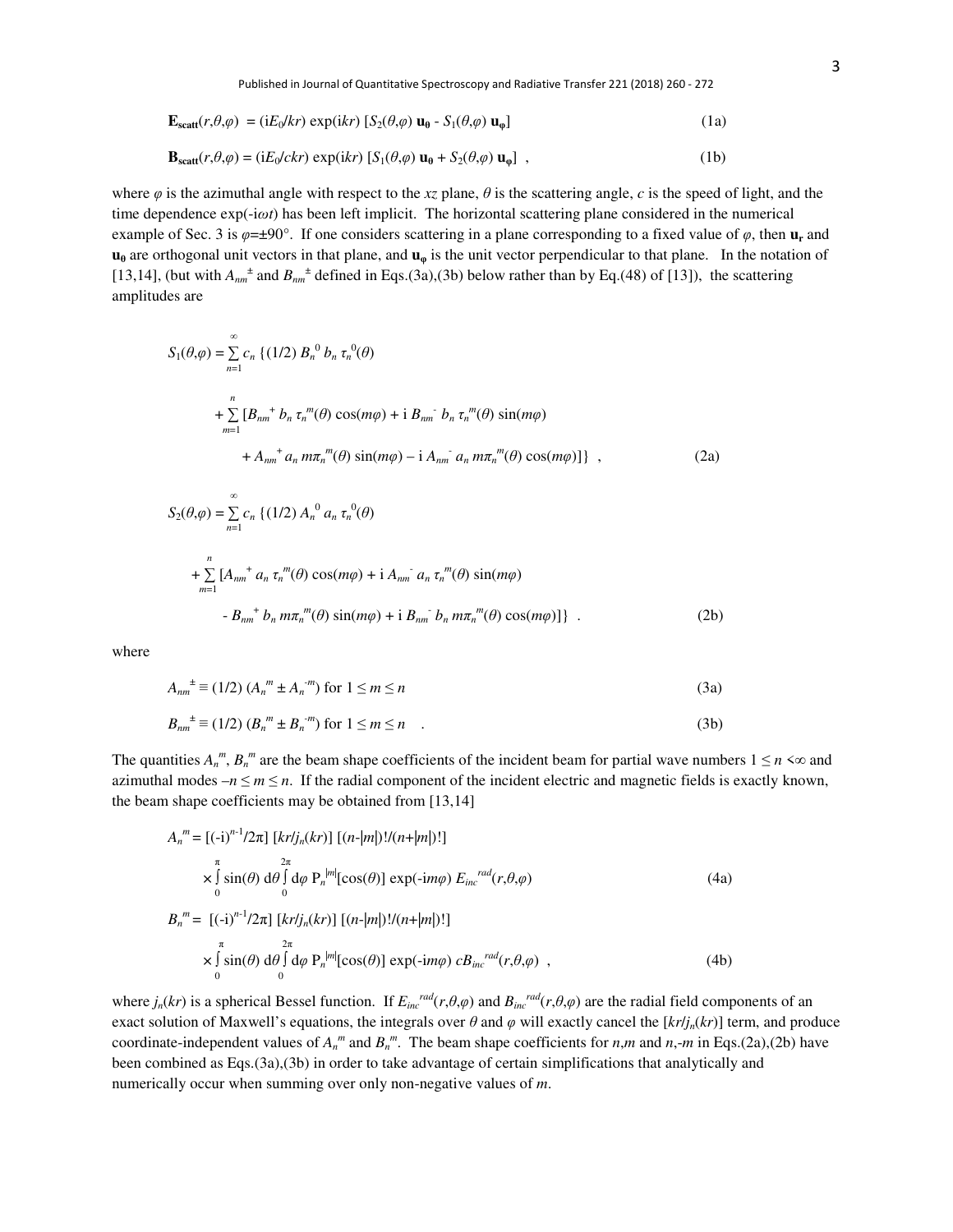In Eqs.(2a),(2b), the transverse magnetic (TM) and transverse electric (TE) partial wave scattering amplitudes of Lorenz-Mie theory are  $a_n$ ,  $b_n$ , respectively (see p.123 of [7] and Eqs.(4.56),(4.57) of [8]), and the GLMT angular functions are

$$
m\pi_n^m(\theta) = [m/\sin(\theta)] P_n^m[\cos(\theta)]
$$
\n(5a)  
\n
$$
\tau_n^m(\theta) = dP_n^m[\cos(\theta)] / d\theta,
$$
\n(5b)

where  $P_n^m$ [cos( $\theta$ )] are associated Legendre functions as defined in Eqs.(12.81),(12.81a) of [15]. The Lorenz-Mie partial wave weighting coefficient in Eqs.(2a),(2b) is

$$
c_n = (2n+1)/[n(n+1)] \tag{6}
$$

It should be noted that another notation for the beam shape coefficients uses  $g_n^m_{TM}$  rather than  $A_n^m$  and  $g_n^m_{TE}$  rather than  $B_n^m$  [16,17]. Correcting for the different conventions for the time dependence of the fields, the spherical Hankel functions used [18], and the different scaling factor of the associated Legendre functions, one has  $A_n^m = 2g_n^m$  and  $B_n^m = 2g_n^m$ <sub>*TE*</sub>.

## *2b. Localized Model Beam Shape Coefficients and Scattering Amplitudes*

 The calculations reported here use the localized model of an off-axis focused Gaussian beam propagating in the +*z* direction and linearly polarized in the *x* direction at the center of its focal waist. After preliminary partial reports, the shape coefficients of this beam type were first fully published in [19]. A simplified form for them was obtained in [14], they were related to Davis beams in [20], and they were derived using angular spectrum of plane waves method in [11,21]. Useful reviews of the localized beam model are given in [22,23]. A localized beam is by definition an exact solution of Maxwell's equations since its beam shape coefficients are constants, and its electric field profile has been found to be very nearly Gaussian as long as the beam width at the center of its focal waist is more than a few wavelengths [19,24-29]. It has been found that as this exact beam is progressively translated of f-axis on the  $\varphi_0$ direction, a very weak secondary Gaussian peak starts to form that is translated equally far in the  $\varphi_0+180^\circ$  direction. This secondary peak is sufficiently weak that it should not affect the numerical results obtained in Sec.3 [19,26-29].

The localized beam is parameterized by the confinement parameter

$$
s = \lambda/(2\pi w_0) \quad , \tag{7}
$$

where  $w_0$  is the electric field half-width of the beam at the center of its focal waist. For the calculations described here, the beam is focused on the scattering particle, rather than upstream or downstream from it. The center of the scattering particle coincides with the origin of the transverse plane containing the center of the beam's focal waist at the point  $(\rho_0, \varphi_0)$  given in polar coordinates. When  $\rho_0=0$ , the beam is said to be on-axis with respect to the particle, and when  $\rho_0 \neq 0$ , it is said to be off-axis. The angle  $\varphi_0$  describes the direction in which the beam is translated off-axis and is not to be confused with the orientation of the scattering plane which is parameterized by the azimuthal angle *φ*. If the electric field of an incident focused Gaussian beam is polarized in the **ux** direction at the center of the focal waist, the localized model beam shape coefficients in the notation of [13,14], are

$$
A_{nm}^+(\rho_0, \varphi_0) = \mathrm{i} \ F_n \ (n+1/2) \ [-\mathrm{i}((n+1/2)]^m
$$
  
 
$$
\times \ \{I_{m-1}(Q_n)\cos[(m-1)\varphi_0] + I_{m+1}(Q_n)\cos[(m+1)\varphi_0]\}
$$
 (8a)

$$
A_{nm}(\rho_0, \varphi_0) = F_n (n+1/2) \left[ -i/(n+1/2) \right]^m
$$
  
 
$$
\times \left\{ I_{m-1}(Q_n) \sin[(m-1)\varphi_0] + I_{m+1}(Q_n) \sin[(m+1)\varphi_0] \right\}
$$
 (8b)

$$
A_n^0(\rho_0, \varphi_0) = 2i \ F_n \ (n+1/2) \ I_1(Q_n) \ \cos(\varphi_0) \tag{8c}
$$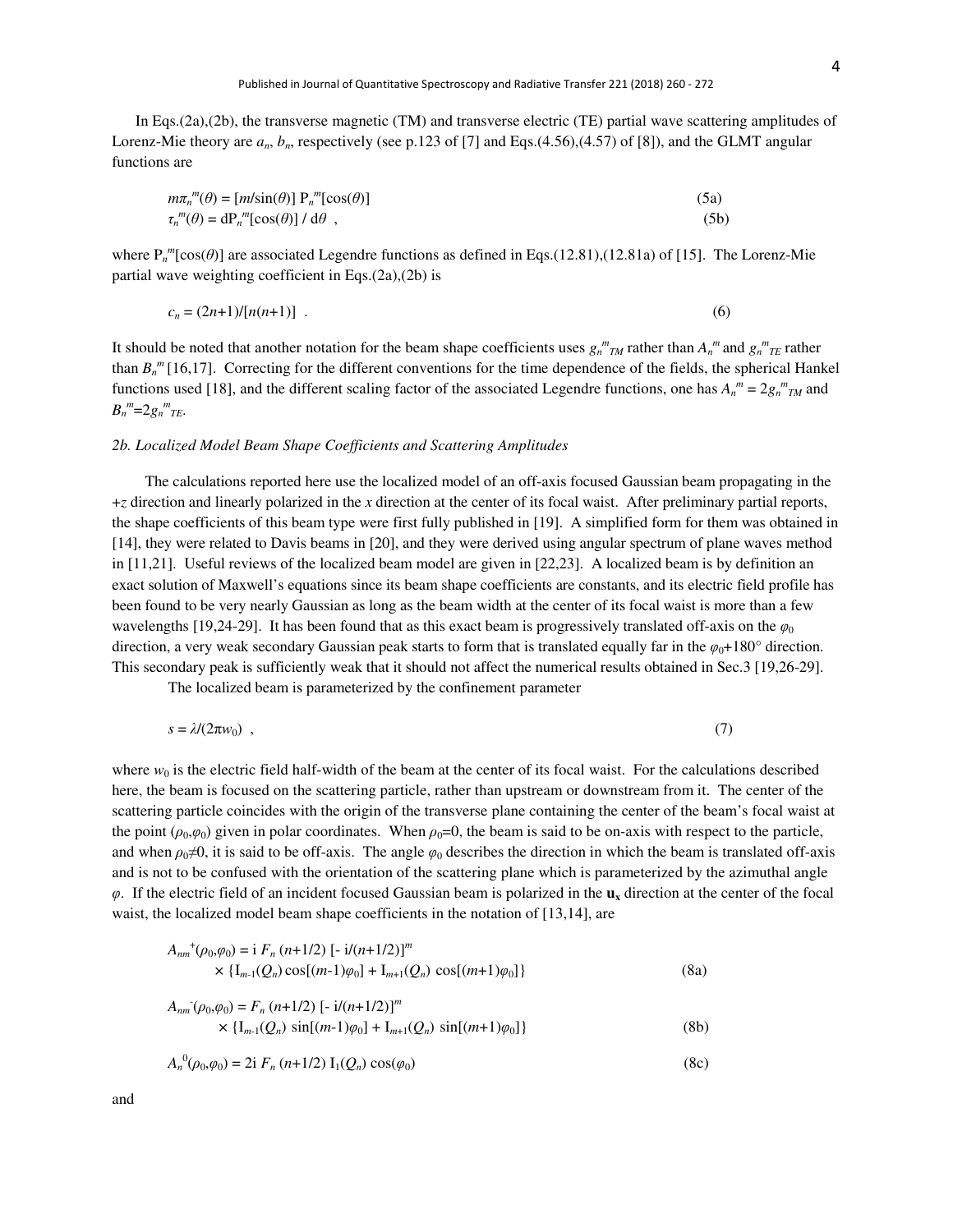$$
B_{nm}^{+}(p_0, \varphi_0) = -\mathbf{i} F_n (n+1/2) [-\mathbf{i}/(n+1/2)]^m
$$
  
 
$$
\times \{I_{m-1}(Q_n) \sin[(m-1)\varphi_0] - I_{m+1}(Q_n) \sin[(m+1)\varphi_0] \}
$$
 (9a)

$$
B_{nm}(\rho_0, \varphi_0) = F_n (n+1/2) [-i/(n+1/2)]^m
$$
  
 
$$
\times \{I_{m-1}(Q_n) \cos[(m-1)\varphi_0] - I_{m+1}(Q_n) \cos[(m+1)\varphi_0] \}
$$
 (9b)

$$
B_n^0(\rho_0, \varphi_0) = 2i \ F_n \ (n+1/2) \ I_1(Q_n) \ \sin(\varphi_0) \ , \tag{9c}
$$

where

$$
F_n \equiv \exp(-\rho_0^2/w_0^2) \exp[-s^2 (n+1/2)^2]
$$
 (10)

$$
Q_n \equiv (2s\rho_0/w_0) (n+1/2) , \qquad (11)
$$

and  $I_m(Q_n)$  is a modified Bessel function. In the limit  $\rho_0 \to 0$  and  $Q_n \to 0$ , one obtains  $F_n \to \exp[-s^2(n+1/2)^2]$ , which is proportional to the *m*=±1 beam shape coefficients of an on-axis focused Gaussian beam ([24,25,30,31] and Eq.(VII.7) of [17]). In the limit  $s \to 0$  and  $Q_n \to 0$ , one obtains  $F_n \to 1$ , which is proportional to the  $m=\pm 1$  beam shape coefficients of a plane wave (see Eqs.(VI.78),(VI.79) of [17]).

If the electric field at the center of the focal waist is instead polarized in the **uy** direction, using the angular spectrum of plane waves procedure outlined in [21], we found that the beam shape coefficients are

$$
A_{nm}^+(\rho_0, \varphi_0) = -\mathbf{i} F_n (n+1/2) \left[ -\mathbf{i}/(n+1/2) \right]^m
$$
  
 
$$
\times \left\{ I_{m-1}(Q_n) \sin[(m-1)\varphi_0] - I_{m+1}(Q_n) \sin[(m+1)\varphi_0] \right\}
$$
 (12a)

$$
A_{nm}(\rho_0, \varphi_0) = F_n (n+1/2) \left[ -i/(n+1/2) \right]^m
$$
  
 
$$
\times \left\{ I_{m-1}(Q_n) \cos[(m-1)\varphi_0] - I_{m+1}(Q_n) \cos[(m+1)\varphi_0] \right\}
$$
 (12b)

$$
A_n^0(\rho_0, \varphi_0) = 2i \ F_n \ (n+1/2) \ I_1(Q_n) \ \sin(\varphi_0) \tag{12c}
$$

and

$$
B_{nm}^{+}(p_0, \varphi_0) = -iF_n (n+1/2) [-i/(n+1/2)]^m
$$
  
 
$$
\times \{I_{m-1}(Q_n) \cos[(m-1)\varphi_0] + I_{m+1}(Q_n) \cos[(m+1)\varphi_0] \}
$$
 (13a)

$$
B_{nm}(\rho_0, \varphi_0) = -F_n (n+1/2) \left[ -i/(n+1/2) \right]^m
$$
  
 
$$
\times \left\{ I_{m-1}(Q_n) \sin[(m-1)\varphi_0] + I_{m+1}(Q_n) \sin[(m+1)\varphi_0] \right\}
$$
 (13b)  
 
$$
B_{n-1}^{(0)}(Q_n, Q_n) = 2i F_n (n+1/2) I_n(Q_n) \cos((2n))
$$
 (13c)

(*ρ*0,*φ*0) = - *Fn* (*n*+1/2) [- i/(*n*+1/2)]*<sup>m</sup>*

$$
B_n^0(\rho_0, \varphi_0) = -2i \ F_n (n+1/2) \ I_1(Q_n) \cos(\varphi_0) \ . \tag{13c}
$$

To the best of our knowledge, the beam shape coefficients for a *y*-polarized localized model off-axis Gaussian beam have not appeared in this form in the literature before. Equivalent results, though expressed rather differently, and based on rotating an *x*-polarized beam and the scattering plane by 90° while leaving the Cartesian axes fixed, were derived in [32,33]. The beam shape coefficients satisfy a number of symmetry relations. In particular,  $A_{nm}^+$ ,  $A_{nm}^-$ ,  $A_n^0$  for a y-polarized beam are the same as  $B_{nm}^+$ ,  $B_{nm}$ ,  $B_n^0$  for an x-polarized beam, and  $B_{nm}^+$ ,  $B_{nm}$ ,  $B_n^0$  for a ypolarized beam are the negative of  $A_{nm}^+$ ,  $A_{nm}^-$ ,  $A_n^0$  for an *x*-polarized beam. The beam shape coefficients for a localized off-axis Gaussian beam linearly polarized in any transverse direction can be written as a linear combination of the coefficients of an *x*-polarized and a *y*-polarized beam.

 When the electric field of the incident beam is *x*-polarized at the center of its focal waist, substitution of Eqs.(8),(9) for the localized beam shape coefficients into Eqs.(2a),(2b) for the scattering amplitudes gives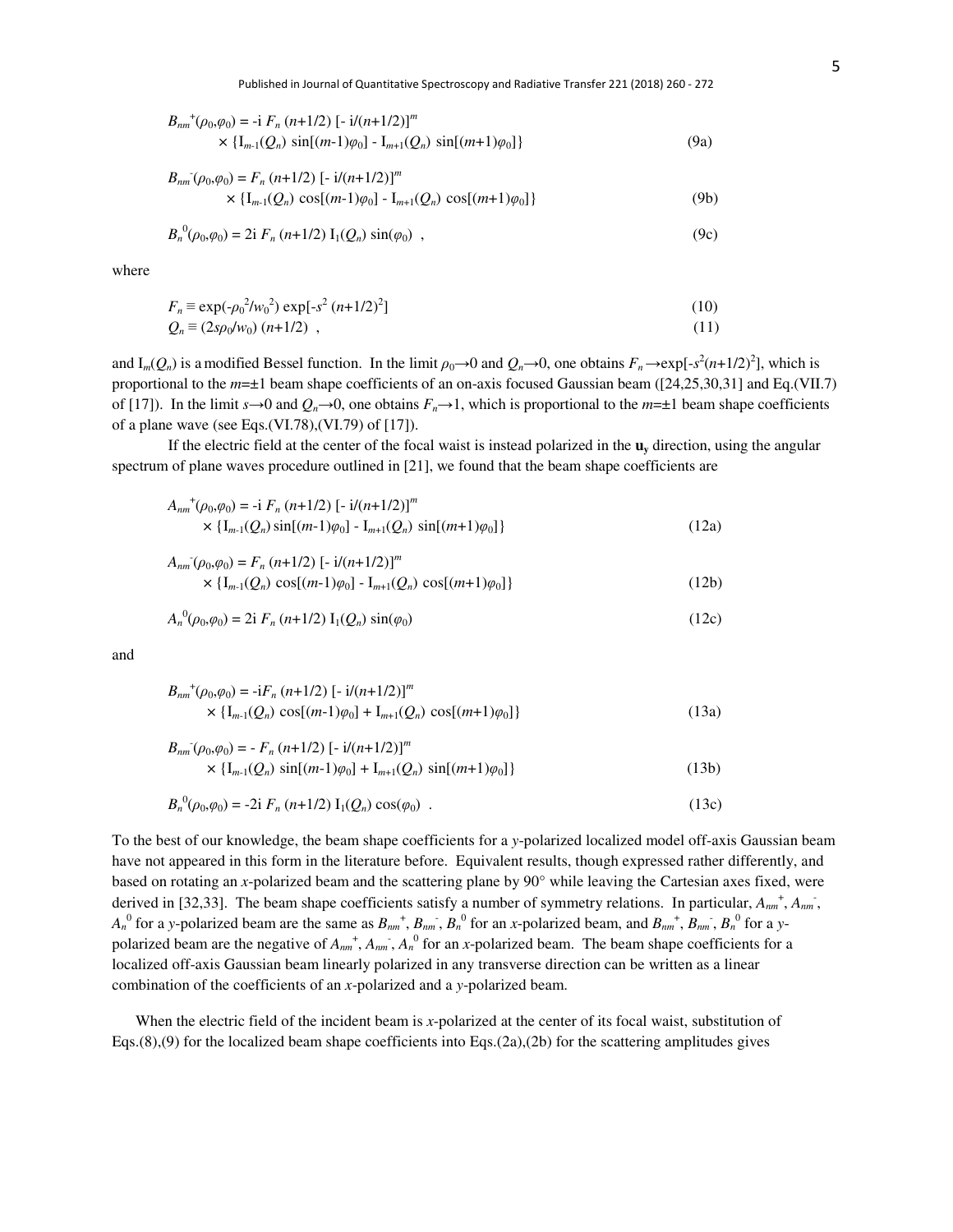$$
S_1(\theta, \varphi; \rho_0, \varphi_0) = i \sum_{n=1}^{\infty} c_n F_n (n+1/2) b_n I_1(Q_n) \tau_n^{0}(\theta) \sin(\varphi_0)
$$
  
+ 
$$
i \sum_{n=1}^{\infty} c_n F_n (n+1/2) b_n \sum_{m=1}^n [ -i/(n+1/2) ]^m \tau_n^{m}(\theta)
$$
  

$$
\times [I_m(Q_n) \sin(m\chi) \cos(\varphi_0) + I_m^+(Q_n) \cos(m\chi) \sin(\varphi_0)]
$$
  
+ 
$$
i \sum_{n=1}^{\infty} c_n F_n (n+1/2) a_n \sum_{m=1}^n [ -i/(n+1/2) ]^m m \pi_n^{m}(\theta)
$$
  

$$
\times [I_m^+(Q_n) \sin(m\chi) \cos(\varphi_0) + I_m^-(Q_n) \cos(m\chi) \sin(\varphi_0)] \qquad (14a)
$$

and

$$
S_{2}(\theta, \varphi; \rho_{0}, \varphi_{0}) = i \sum_{n=1}^{\infty} c_{n} F_{n} (n+1/2) a_{n} I_{1}(Q_{n}) \tau_{n}^{0}(\theta) \cos(\varphi_{0})
$$
  
+  $i \sum_{n=1}^{\infty} c_{n} F_{n} (n+1/2) a_{n} \sum_{m=1}^{n} [-i/(n+1/2)]^{m} \tau_{n}^{m}(\theta)$   
 $\times [I_{m}^{+}(Q_{n}) \cos(m\chi) \cos(\varphi_{0}) - I_{m}(Q_{n}) \sin(m\chi) \sin(\varphi_{0})]$   
+  $i \sum_{n=1}^{\infty} c_{n} F_{n} (n+1/2) b_{n} \sum_{m=1}^{n} [-i/(n+1/2)]^{m} m \pi_{n}^{m}(\theta)$   
 $\times [I_{m}^{-}(Q_{n}) \cos(m\chi) \cos(\varphi_{0}) - I_{m}^{+}(Q_{n}) \sin(m\chi) \sin(\varphi_{0})]$ , (14b)

where

$$
I_m^{\pm}(Q_n) \equiv I_{m-1}(Q_n) \pm I_{m+1}(Q_n)
$$
\n
$$
\chi \equiv \varphi - \varphi_0 \quad . \tag{15}
$$

When the electric field of the incident beam is *y*-polarized at the center of its focal waist, substitution of Eqs.(12),(13) into Eqs.(2a),(2b) gives

$$
S_1(\theta, \varphi; \rho_0, \varphi_0) = -i \sum_{n=1}^{\infty} c_n F_n (n+1/2) b_n I_1(Q_n) \tau_n^{0}(\theta) \cos(\varphi_0)
$$
  

$$
-i \sum_{n=1}^{\infty} c_n F_n (n+1/2) b_n \sum_{m=1}^n [-i/(n+1/2)]^m \tau_n^{m}(\theta)
$$
  

$$
\times [I_m^+(\mathcal{Q}_n) \cos(m\chi) \cos(\varphi_0) - I_m(Q_n) \sin(m\chi) \sin(\varphi_0)]
$$
  

$$
-i \sum_{n=1}^{\infty} c_n F_n (n+1/2) a_n \sum_{m=1}^n [-i/(n+1/2)]^m m \pi_n^{m}(\theta)
$$
  

$$
\times [I_m^-(\mathcal{Q}_n) \cos(m\chi) \cos(\varphi_0) - I_m^+(\mathcal{Q}_n) \sin(m\chi) \sin(\varphi_0)] \qquad (17a)
$$

and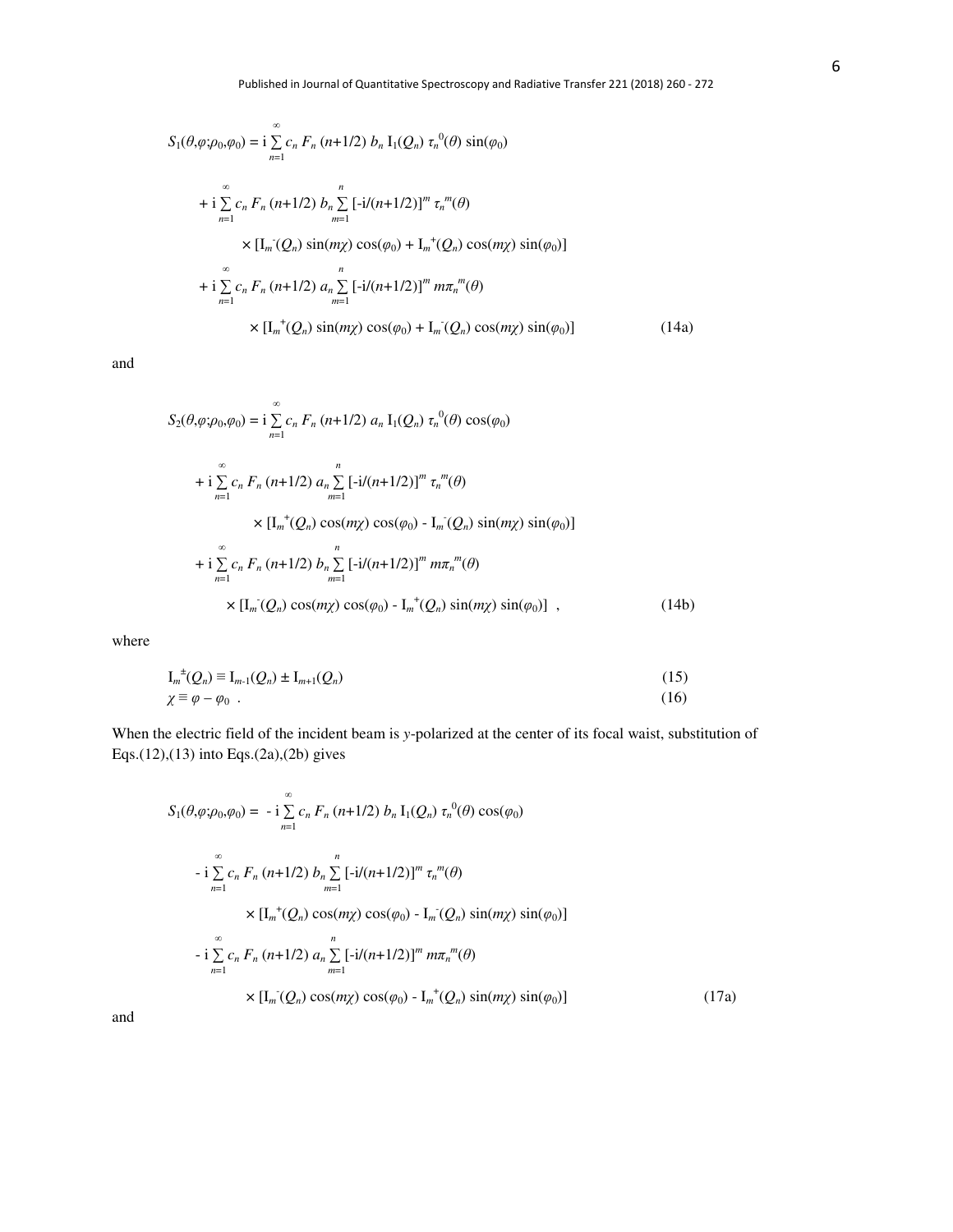$$
S_2(\theta, \varphi; \rho_0, \varphi_0) = i \sum_{n=1}^{\infty} c_n F_n (n+1/2) a_n I_1(Q_n) \tau_n^{0}(\theta) \sin(\varphi_0)
$$
  
+  $i \sum_{n=1}^{\infty} c_n F_n (n+1/2) a_n \sum_{m=1}^n [-i/(n+1/2)]^m \tau_n^{m}(\theta)$   
 $\times [I_m(Q_n) \sin(m\chi) \cos(\varphi_0) + I_m^{+}(Q_n) \cos(m\chi) \sin(\varphi_0)]$   
+  $i \sum_{n=1}^{\infty} c_n F_n (n+1/2) b_n \sum_{m=1}^n [-i/(n+1/2)]^m m \pi_n^{m}(\theta)$   
 $\times [I_m^{+}(Q_n) \sin(m\chi) \cos(\varphi_0) + I_m^{-}(Q_n) \cos(m\chi) \sin(\varphi_0)]$ . (17b)

It should be noted that the scattering amplitudes also satisfy a number of symmetry relations. In particular, *S*2 for a *y*-polarized beam is identical to  $S_1$  for an *x*-polarized beam with the Lorenz-Mie partial wave scattering amplitudes  $a_n$  and  $b_n$  interchanged. Similarly,  $S_1$  for a *y*-polarized beam is the negative of  $S_2$  for an *x*-polarized beam with  $a_n$ and  $b<sub>n</sub>$  interchanged. Since the scattering plane in the dynamic light scattering experiments described in Sec.1 is the horizontal *yz* plane with  $\varphi = \pm 90^\circ$ , if the incident beam is polarized in the vertical *x* direction, the VV scattering amplitude is  $S_1(\theta, \varphi; \rho_0, \varphi_0)$  and the VH scattering amplitude is  $S_2(\theta, \varphi; \rho_0, \varphi_0)$ . If the incident beam is polarized in the horizontal *y* direction, the HV scattering amplitude is  $S_1(\theta, \varphi; \rho_0, \varphi_0)$  and the HH scattering amplitude is  $S_2(\theta, \varphi; \rho_0, \varphi_0)$ .

Equations (14)-(17) show that if the beam is displaced an equal distance above or below the scattering plane (i.e.  $\varphi_0=0^\circ$  or 180°), each of the individual VV, VH, HV, and HH scattered intensities is the same in the scattering plane to either side of the forward direction (i.e.  $\varphi$  or  $-\varphi$  for fixed  $\theta$ ) [34]. Similarly, each of the individual VV and HH scattered intensities is the same when the beam is displaced off-axis to the left in the scattering plane and the detector is to the right, as when the beam is displaced off-axis to the right in the scattering plane and the detector is to the left [34]. Substitution of  $\rho_0 \rightarrow 0$  for an on-axis beam or  $s \rightarrow 0$  for an incident plane wave into Eqs.(14),(17) verifies that for these special cases, the cross-polarized VH and HV scattered intensities are identically zero, as mentioned in Sec.1 concerning the impossibility of cross-polarized scattering by a homogeneous spherical particle. The VH and HV intensities are also identically zero when the beam is displaced off-axis in the scattering plane. But when the beam is displaced off-axis perpendicular to the scattering plane, the cross-polarized VH and HV scattered intensities are nonzero, and are examined in detail in Sec.3.

#### 2c. Simplification for  $θ=0°$  and  $θ=180°$

Evaluation of  $S_{VV}$ ,  $S_{VH}$ ,  $S_{HV}$ , and  $S_{HH}$  as described in the comments following Eqs.(14)-(17) requires that the sum over azimuthal modes *m* must be either analytically or numerically evaluated. An exception to this occurs for *θ*=0°,180° where the only nonzero contribution to the sum is the  $m=1$  term. The value of the GLMT angular functions in the forward direction is

$$
\tau_n^{\pm 1}(0^\circ) = \pi_n^{\pm 1}(0^\circ) = n(n+1)/2
$$
\n
$$
\tau_n^{\pm m}(0^\circ) = \pi_n^{\pm m}(0^\circ) = 0 \text{ for } m \neq 1
$$
\n(18a)\n(18b)

For an *x*-polarized incident beam, substituting Eqs.(18a),(18b) into Eqs.(14a),(14b) gives

$$
S_1(0^\circ, \varphi; \rho_0, \varphi_0) = \sum_{n=1}^{\infty} F_n (n+1/2) (a_n + b_n) I_0(Q_n) \sin(\varphi)
$$
  
+ 
$$
\sum_{n=1}^{\infty} F_n (n+1/2) (a_n - b_n) I_2(Q_n) \sin(\varphi - 2\varphi_0) ,
$$
 (19a)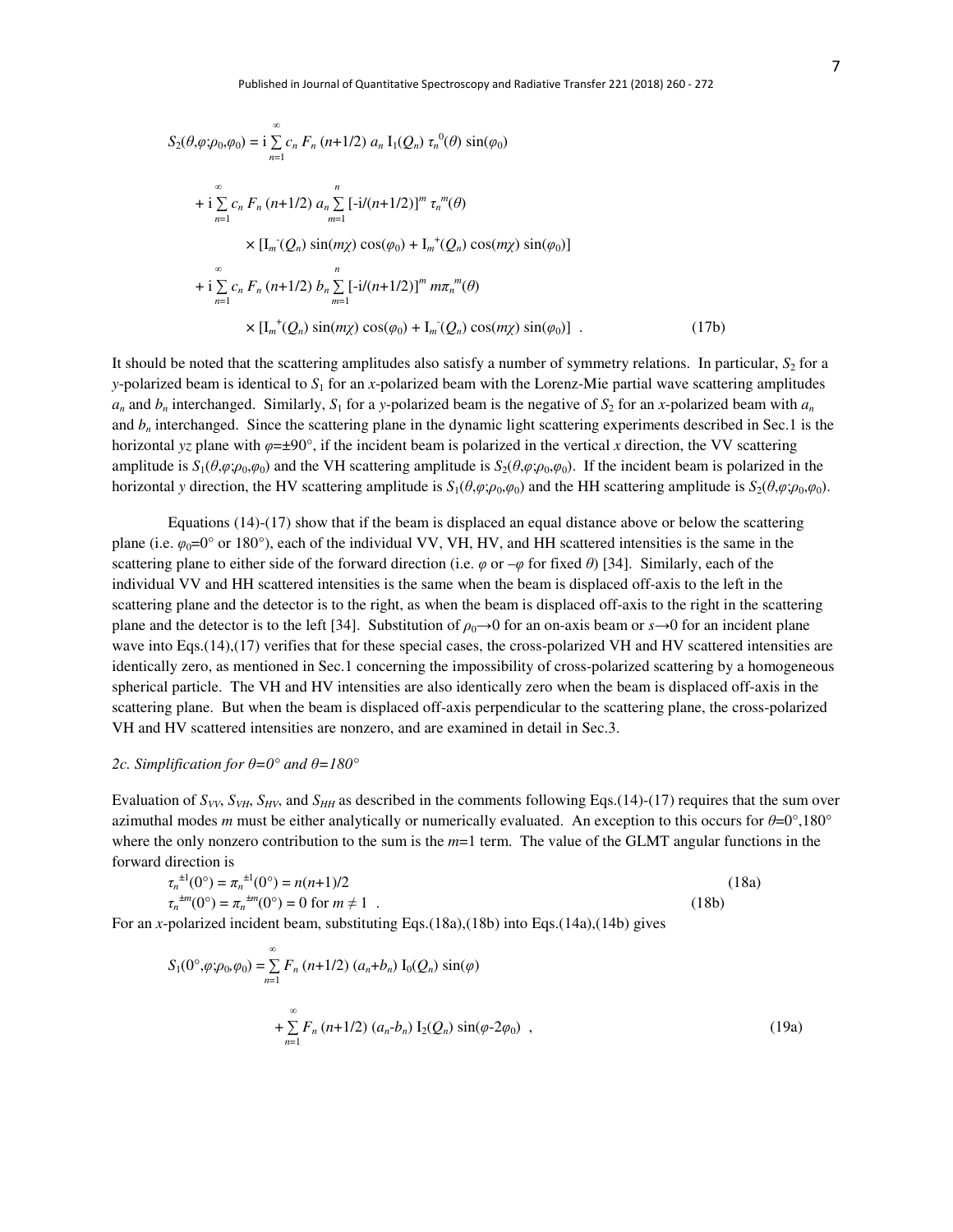$$
S_2(0^\circ, \varphi; \rho_0, \varphi_0) = \sum_{n=1}^{\infty} F_n (n+1/2) (a_n + b_n) I_0(Q_n) \cos(\varphi)
$$
  
+ 
$$
\sum_{n=1}^{\infty} F_n (n+1/2) (a_n - b_n) I_2(Q_n) \cos(\varphi \cdot 2\varphi_0) .
$$
 (19b)

Since  $\varphi$  is indeterminate when  $\theta = 0^\circ$ , neither  $S_1$  nor  $S_2$  alone can correspond to the scattered electric field in the *x* or *y* direction. They must be combined together as in Eq.(1a) in order to cancel away the  $\varphi$  dependence. Evaluating  $\mathbf{u}_{\theta}$ and  $\mathbf{u}_{\varphi}$  at  $\theta = 0^{\circ}$ , one obtains

$$
\mathbf{u}_{\theta} = \cos(\varphi) \mathbf{u}_{\mathbf{x}} + \sin(\varphi) \mathbf{u}_{\mathbf{y}} \tag{20a}
$$
  

$$
\mathbf{u}_{\phi} = -\sin(\varphi) \mathbf{u}_{\mathbf{x}} + \cos(\varphi) \mathbf{u}_{\mathbf{y}} \tag{20b}
$$

The forward-scattered electric field of Eq.(1a) then becomes

$$
\mathbf{E}_{scatt}(r,0^{\circ};\rho_{0},\varphi_{0}) = (iE_{0}/kr) \exp(ikr) \{ [S_{2}(0^{\circ},\varphi;\rho_{0},\varphi_{0}) \cos(\varphi) + S_{1}(0^{\circ},\varphi;\rho_{0},\varphi_{0}) \sin(\varphi)] \mathbf{u}_{x} + [S_{2}(0^{\circ},\varphi;\rho_{0},\varphi_{0}) \sin(\varphi) - S_{1}(0^{\circ},\varphi;\rho_{0},\varphi_{0}) \cos(\varphi)] \mathbf{u}_{y} \} .
$$
 (21)

Substituting Eqs.(19a),(19b) into Eq.(21), one obtains for an *x*-polarized incident beam

$$
\mathbf{E}_{\text{scatt}}(r,0^{\circ};\rho_{0},\varphi_{0}) = (\mathrm{i}E_{0}/kr) \exp(\mathrm{i}kr) \left\{ \sum_{n=1}^{\infty} F_{n} (n+1/2) (a_{n}+b_{n}) \, I_{0}(Q_{n}) \, \mathbf{u}_{x} + \sum_{n=1}^{\infty} F_{n} (n+1/2) (a_{n}-b_{n}) \, I_{2}(Q_{n}) \left[ \cos(2\varphi_{0}) \, \mathbf{u}_{x} + \sin(2\varphi_{0}) \, \mathbf{u}_{y} \right] \right\} \quad . \tag{22}
$$

The terms in Eq.(22) proportional to  $\mathbf{u}_x$  are the VV electric field, and the term proportional to  $\mathbf{u}_y$  is the VH electric field.

For an incident *y*-polarized beam, substituting into Eqs.(17a),(17b) gives

$$
S_1(0^\circ, \varphi; \rho_0, \varphi_0) = -\sum_{n=1}^{\infty} F_n (n+1/2) (a_n + b_n) I_0(Q_n) \cos(\varphi)
$$
  
+
$$
\sum_{n=1}^{\infty} F_n (n+1/2) (a_n - b_n) I_2(Q_n) \cos(\varphi - 2\varphi_0) ,
$$
  

$$
\infty
$$
 (23a)

$$
S_2(0^\circ, \varphi; \rho_0, \varphi_0) = \sum_{n=1}^{\infty} F_n (n+1/2) (a_n + b_n) I_0(Q_n) \sin(\varphi)
$$
  
- 
$$
\sum_{n=1}^{\infty} F_n (n+1/2) (a_n - b_n) I_2(Q_n) \sin(\varphi - 2\varphi_0) .
$$
 (23b)

The forward-scattered electric field is

$$
\mathbf{E}_{\text{scatt}}(r,0^{\circ};\rho_{0},\varphi_{0}) = (\text{i}E_{0}/kr) \exp(\text{i}kr) \left\{ \sum_{n=1}^{\infty} F_{n} (n+1/2) (a_{n}+b_{n}) \, I_{0}(Q_{n}) \, \mathbf{u}_{y} \right. \\
\left. + \sum_{n=1}^{\infty} F_{n} (n+1/2) (a_{n}-b_{n}) \, I_{2}(Q_{n}) \left[ \sin(2\varphi_{0}) \, \mathbf{u}_{x} - \cos(2\varphi_{0}) \, \mathbf{u}_{y} \right] \right\} \ . \tag{24}
$$

The terms proportional to  $\mathbf{u}_\mathbf{v}$  in Eq.(24) are the HH electric field, and the term proportional to  $\mathbf{u}_\mathbf{x}$  is the HV electric field. It should be noted that for  $\varphi_0$ =-90°,180° for off-axis incidence either in the scattering plane or perpendicular to it, Eqs.(22),(24) give  $E_{VH}(0^{\circ})=E_{HV}(0^{\circ})=0$ .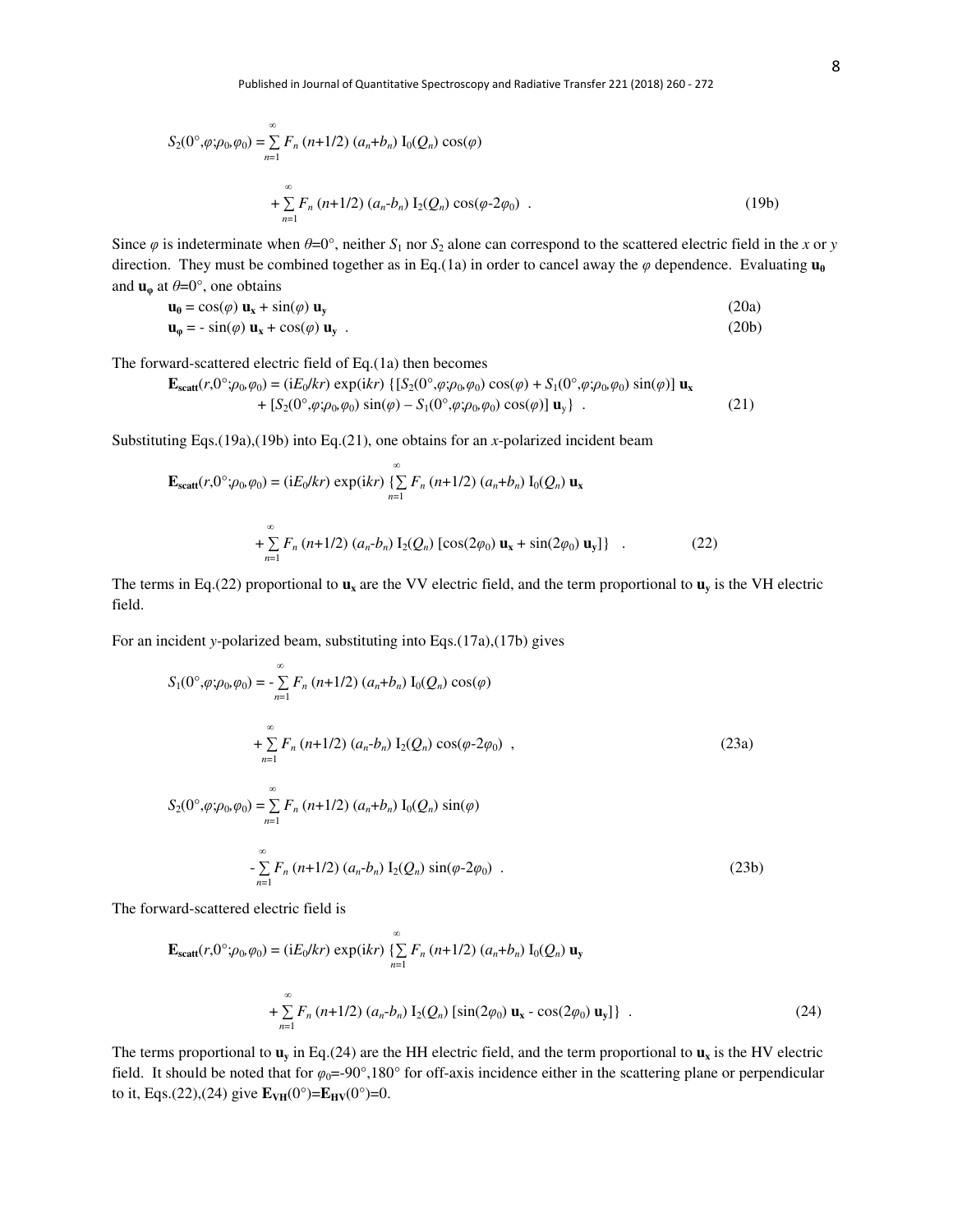The value of the GLMT angular functions in the back-scattering direction is

$$
\tau_n^{\pm 1}(180^\circ) = (-1)^n n(n+1)/2
$$
\n(25a)\n
$$
\pi_n^{\pm 1}(180^\circ) = -(-1)^n n(n+1)/2,
$$
\n(25b)\n
$$
\tau_n^{\pm m}(180^\circ) = \pi_n^{\pm m}(180^\circ) = 0 \text{ for } m \neq 1.
$$
\n(25c)

For an *x*-polarized incident beam, substituting Eqs.(25a)-(25c) into Eqs.(14a),(14b) gives

$$
S_1(180^\circ, \varphi; \rho_0, \varphi_0) = -\sum_{n=1}^{\infty} F_n (n+1/2) (-1)^n (a_n - b_n) I_0(Q_n) \sin(\varphi)
$$
  

$$
- \sum_{n=1}^{\infty} F_n (n+1/2) (-1)^n (a_n + b_n) I_2(Q_n) \sin(\varphi - 2\varphi_0) ,
$$
 (26a)

$$
S_2(180^\circ, \varphi; \rho_0, \varphi_0) = \sum_{n=1}^{\infty} F_n (n+1/2) (-1)^n (a_n b_n) I_0(Q_n) \cos(\varphi)
$$
  
+ 
$$
\sum_{n=1}^{\infty} F_n (n+1/2) (-1)^n (a_n + b_n) I_2(Q_n) \cos(\varphi \cdot 2\varphi_0) .
$$
 (26b)

Evaluating  $\mathbf{u}_\theta$  and  $\mathbf{u}_\phi$  at  $\theta = 180^\circ$ , one obtains

$$
\mathbf{u}_{\theta} = -\cos(\varphi) \mathbf{u}_{\mathbf{x}} - \sin(\varphi) \mathbf{u}_{\mathbf{y}} \tag{27a}
$$

$$
\mathbf{u}_{\varphi} = -\sin(\varphi) \mathbf{u}_{\mathbf{x}} + \cos(\varphi) \mathbf{u}_{\mathbf{y}} \tag{27b}
$$

The back-scattered electric field of Eq.(1a) then becomes

$$
\mathbf{E}_{scatt}(r,180^\circ;\rho_0,\varphi_0) = (iE_0/kr) \exp(ikr) \{[-S_2(180^\circ,\varphi;\rho_0,\varphi_0)\cos(\varphi) + S_1(180^\circ,\varphi;\rho_0,\varphi_0)\sin(\varphi)]\mathbf{u}_x - [S_2(180^\circ,\varphi;\rho_0,\varphi_0)\sin(\varphi) + S_1(180^\circ,\varphi;\rho_0,\varphi_0)\cos(\varphi)]\mathbf{u}_y\}. (28)
$$

Substituting Eqs.(26a),(26b) into Eq.(28), one obtains for an *x*-polarized incident beam

$$
\mathbf{E}_{\text{scatt}}(r,180^\circ;\rho_0,\rho_0) = -\left(iE_0/\text{kr}\right)\exp(ikr)\left\{\sum_{n=1}^\infty F_n\left(n+1/2\right)\left(-1\right)^n\left(a_n-b_n\right)I_0(Q_n)\mathbf{u}_x\right\}
$$

$$
-\sum_{n=1}^\infty F_n\left(n+1/2\right)\left(-1\right)^n\left(a_n+b_n\right)I_2(Q_n)\left[\cos(2\varphi_0)\mathbf{u}_x+\sin(2\varphi_0)\mathbf{u}_y\right]\} \quad . \tag{29}
$$

The terms in Eq.(29) proportional to  $\mathbf{u}_x$  are the VV electric field, and the term proportional to  $\mathbf{u}_y$  is the VH electric field. For an incident *y*-polarized beam, substituting into Eqs.(17a),(17b) gives

$$
S_1(180^\circ, \varphi; \rho_0, \varphi_0) = \sum_{n=1}^{\infty} F_n (n+1/2) (-1)^n (a_n - b_n) I_0(Q_n) \cos(\varphi)
$$
  
+ 
$$
\sum_{n=1}^{\infty} F_n (n+1/2) (-1)^n (a_n + b_n) I_2(Q_n) \cos(\varphi - 2\varphi_0) ,
$$
  

$$
S_2(180^\circ, \varphi; \rho_0, \varphi_0) = \sum_{n=1}^{\infty} F_n (n+1/2) (-1)^n (a_n - b_n) I_0(Q_n) \sin(\varphi)
$$
 (30a)

$$
-\sum_{n=1}^{\infty} F_n (n+1/2) (-1)^n (a_n + b_n) I_2(Q_n) \sin(\varphi \cdot 2\varphi_0) .
$$
 (30b)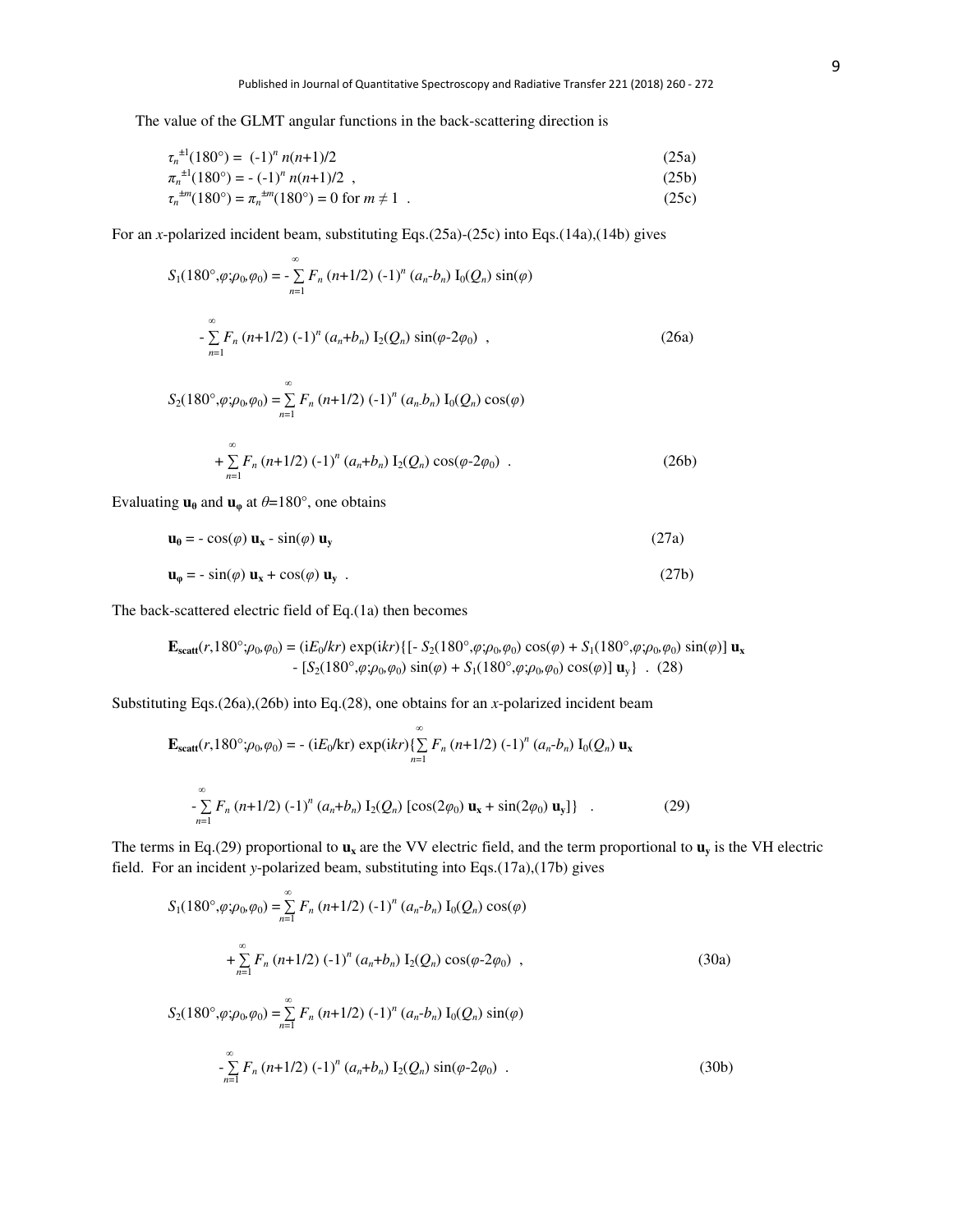The back-scattered electric field is

$$
\mathbf{E}_{\text{scatt}}(r,180^\circ;\rho_0,\rho_0) = -\left(\mathrm{i}E_0/kr\right)\exp(\mathrm{i}kr)\left\{\sum_{n=1}^\infty F_n\left(n+1/2\right)\left(-1\right)^n\left(a_n-b_n\right)\mathbf{I}_0(Q_n)\mathbf{u}_y\right.\\
\left. + \sum_{n=1}^\infty F_n\left(n+1/2\right)\left(-1\right)^n\left(a_n+b_n\right)\mathbf{I}_2(Q_n)\left[\cos(2\varphi_0)\mathbf{u}_y - \sin(2\varphi_0)\mathbf{u}_x\right]\right\}\quad.\tag{31}
$$

The terms proportional to  $\mathbf{u}_\mathbf{v}$  in Eq.(31) are the HH electric field, and the term proportional to  $\mathbf{u}_\mathbf{x}$  is the HV electric field. Again it should be noted that for  $\varphi_0 = -90^\circ, 180^\circ$ , Eqs.(29),(31) give  $\mathbf{E}_{\text{VH}}(180^\circ) = \mathbf{E}_{\text{HV}}(180^\circ) = 0$ .

 The form of the scattered electric field in the exact forward and backward directions in Eqs.(22),(24),(29),(31) due to an off-axis Gaussian beam has a formal structure that is identical to the structure of the scattered electric field in the near-forward and near-backward directions for an incident plane wave in Lorenz-Mie theory. In the nearforward direction where *θ* is small, let

$$
\Theta_n \equiv (n+1/2) \theta \tag{32}
$$

and in the near-backward direction let

$$
\Xi_n \equiv (n+1/2) \; (\pi - \theta) \quad . \tag{33}
$$

Then the near-forward scattered electric field for an incident *x*-polarized or *y*-polarized plane wave is found to be identical in structure to Eqs.(22),(24) with the substitutions  $F_n \to 1$ ,  $\varphi_0 \to \varphi$ ,  $I_0(Q_n) \to J_0(\varTheta_n)$ , and  $I_2(Q_n) \to J_2(\varTheta_n)$ , where  $J_i(x)$  is a Bessel function. Similarly, the near-backward scattered electric field for an *x*-polarized or *y*polarized plane wave is found to be identical in structure to Eqs.(29),(31) with the same substitutions, except that *Ξ<sup>n</sup>* replaces *Θn* [35-37]. As to nomenclature, whereas in this study the term cross-polarized scattering is used to pertain to measurements made only in the scattering plane described in Sec.1, the same term is used in [37] to pertain to measurements made in all directions near back-scattering.

#### **3. Numerical Example**

Figures 2,3, respectively, show the exact VV and HH co-polarized GLMT scattered intensity for the following beam and particle and parameters. As in [13], the beam parameters are  $\lambda$ =0.5145 $\mu$ m for the green line of an argon ion laser,  $w_0=20\mu$ m,  $\rho_0=40\mu$ m, and the particle parameters are  $a=43.3\mu$ m,  $M=1.33$ . Whereas Eqs.(14)-(17) indicates that the sum over azimuthal modes *m* is performed first and the sum over partial waves *n* is performed last, the numerical evaluation of the double sum is more conveniently organized when the order of the sums is reversed [13]. In previous numerical studies, the maximum value of *m* computed, *mmax*, has often been taken to be *mmax*=10 for the beam and particle parameters considered here [38]. Additional numerical experimentation has now shown that although *mmax*=10 is sufficient for convergence for the co-polarized VV and HH scattering amplitudes, it is not sufficient for the much weaker cross-polarized VH and HV scattering amplitudes. Experimentation with  $m_{max}=20, 30,$  and 40 indicates that *mmax*=20 gives good convergence for the beam and particle parameters used here. The reason for this larger value for  $m_{max}$  for cross-polarized scattering will be discussed in [12]. For the remainder of this study and in [12], the sum over *m* is truncated at *mmax*=20 for all polarization channels.

The morphology of rainbows of various orders and the presence or absence of a Brewster angle intensity null are used here as diagnostics to assess whether the scattered intensity in any polarization channel is primarily TE- or TMpolarized. In Fig.2 the beam is translated of f-axis in the  $\varphi = 90^\circ$  scattering plane with  $\varphi_0 = -90^\circ$ . The VV scattered intensity is TE-polarized. It is nearly identical to Fig.4a of [13] for 0°≤*θ*≤180°, and is nearly the mirror image of Fig.4c of [13] for 180°≤*θ*≤360°. The TE-polarized first- and second-order rainbows are clearly visible at *θ*≈138° and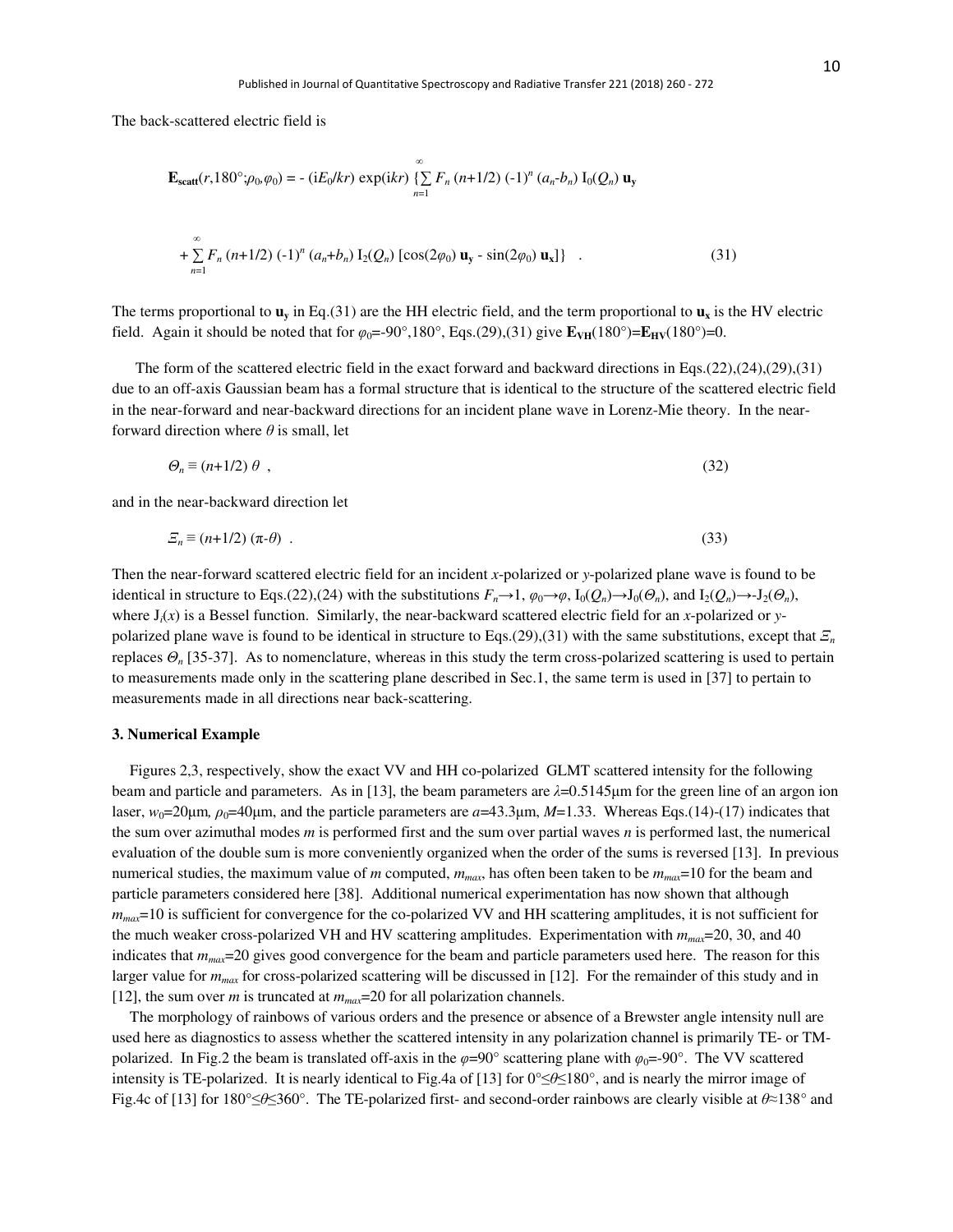*θ*≈233° respectively. The interference of the principal maximum of the third-order rainbow with external reflection is evident at *θ*≈315°. Directly transmitted light dominates for 10°<*θ*<90°, and the principal maximum of the TEpolarized fifth-order rainbow is present at  $\theta \approx 130^\circ$ . The HH scattered intensity in Fig. 3 for  $\varphi_0 = -90^\circ$  is TM-polarized. The first- and second-order rainbows exhibit a number of supernumeraries without the presence of a strong principal maximum [39], and the Brewster angle for directly reflected light is evident at *θ*≈286°. As mentioned at the end of Sec.2b, since the beam is translated off-axis in the scattering plane, the exact GLMT cross-polarized VH and HV scattered intensities vanish.

In Figs. 4,5, the beam is translated of f-axis perpendicular to the  $\varphi = 90^\circ$  scattering plane with  $\varphi_0 = 180^\circ$  for the same beam and particle parameters as above. Whereas in Figs. 2,3 the scattering angle was plotted for 0°≤*θ*≤360°, it is plotted in Figs. 4,5 for only 0°≤*θ*≤180° since the scattered intensity is exactly symmetric about *θ*=180°, as was mentioned at the end of Sec. 2b. The VV intensity qualitatively resembles the on-axis intensity of Fig.4b of [13]. The first- and second-order rainbows are absent in the rather featureless VV and HH intensities because the off-axis beam is only half as wide as the particle, and the beam center is incident on the particle far from the impact parameter of the first- and second-order rainbows, which is near the edge of the scattering plane. As was recently shown in [29] for scattering by an off-axis elliptical Gaussian beam, the cross-polarized VH and HV scattered intensities are nonzero. They are a number of orders of magnitude weaker than the co-polarized VV and HH intensities, and exhibit much interesting structure. The principal peak of the TE-polarized first-order rainbow at *θ*≈138° and a number of its supernumeraries are readily visible in the HV scattered intensity. Remnants of the TE-polarized second-order rainbow also appear at *θ*≈130°. Some structure associated with the supernumeraries of the first-order TM rainbow, without the presence of a strong principal rainbow peak [39], are also evident in the VH scattered intensity at *θ*≈138°. An explanation for this will be proposed in [12], based on the approximation to the scattering amplitudes developed there.



Fig. 2: Scattered intensity |*S*<sub>*V*I<sup>*Q*</sup> as a function of the scattering angle *θ* for 0°≤*θ*≤360° for a Gaussian beam with *λ*=0.5145μm, *w*<sub>0</sub>=20.0μm incident on a</sub> homogeneous spherical particle with *a*=43.3μm, *M*=1.33. The scattering plane is *φ*=90°, and the beam is off-axis in the scattering plane with *ρ*<sub>0</sub>=40μm, *φ*<sub>0</sub>=-90°. The scattered intensity  $|S_{VH}|^2$  is identically zero.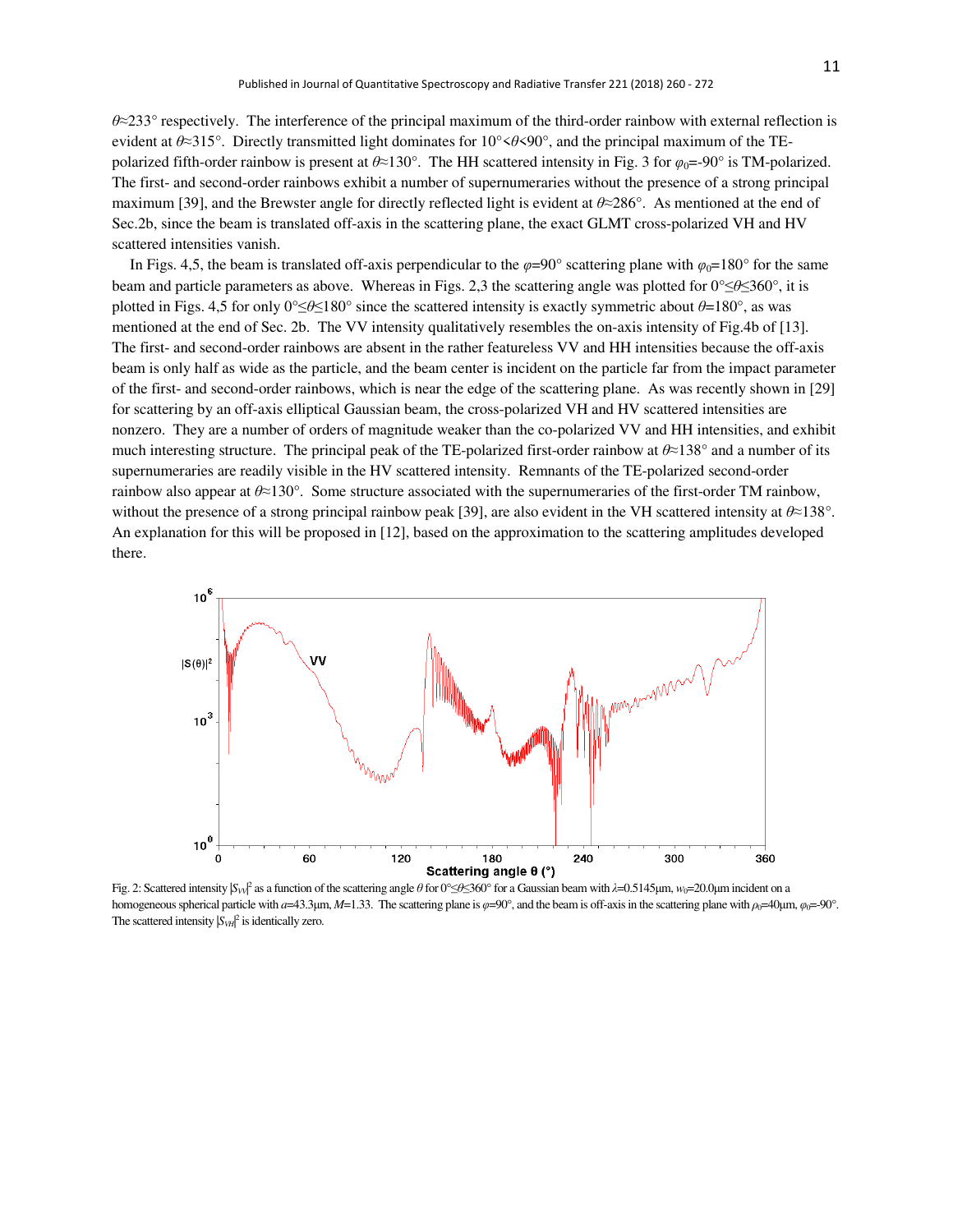

Fig. 3: Scattered intensity  $|S_{HH}|^2$  as a function of the scattering angle  $\theta$  for the same beam, particle, and detector plane parameters as in Fig. 2.  $|S_{HH}|^2$  is identically zero.



Fig. 4: Scattered intensity |*Sv*<sub>|</sub>*V*<sup>|</sup> and |*Sv<sub>H</sub>*<sup>|</sup> as a function of the scattering angle *θ* for 0°≤*θ*≤180° for the Gaussian beam and particle of Fig.2. The scattering plane is  $\varphi$ =90°, and the beam is off-axis perpendicular to the scattering plane with  $\rho_0$ =40μm,  $\varphi_0$ =180°.



Fig. 5: Scattered intensity  $|S_{HH}|^2$  and  $|S_{HH}|^2$  as a function of the scattering angle  $\theta$  for the same beam, particle, and detector plane parameters as in Fig. 2.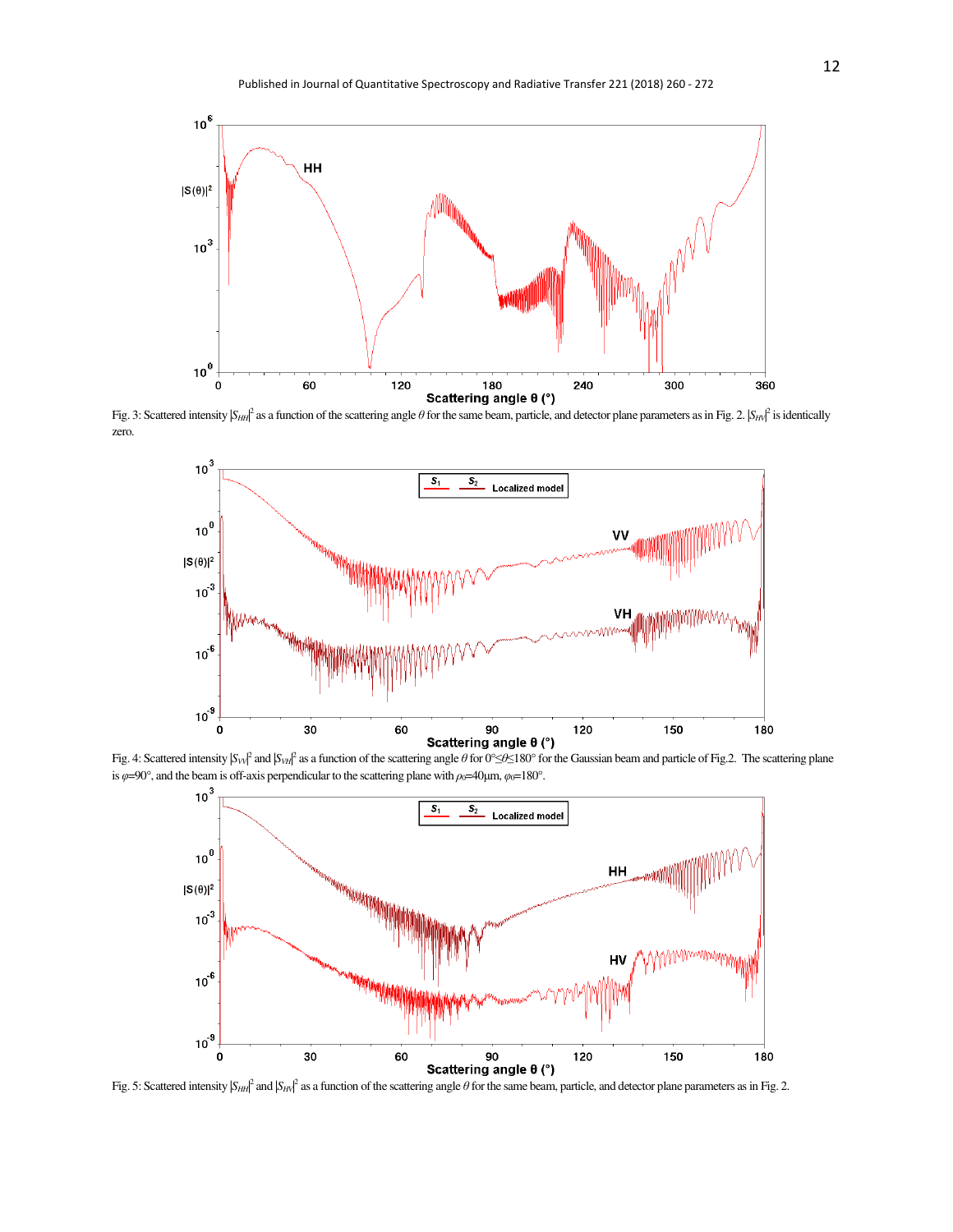## **4. Symmetry Breaking and Cross-Polarized Scattering**

## *4a. Ray Theory for Plane Wave Incidence*

In Subsections 4a-4c, ray theory ideas are used to motivate various approximations to the wave theory scattering amplitudes that will be found to be useful in the second part of this study [12]. As a first example, let an *x*-polarized plane wave with electric field strength  $E_0$  be incident on a spherical particle. The scattering amplitudes of Eqs.(1a),(1b) are separable in  $\theta$  and  $\varphi$  with

| $S_1(\theta,\varphi) = S_1(\theta) \sin(\varphi)$   | (34a) |
|-----------------------------------------------------|-------|
| $S_2(\theta,\varphi) = S_2(\theta) \cos(\varphi)$ , | (34b) |

where  $S_1(\theta)$  and  $S_2(\theta)$  are the Lorenz-Mie scattering amplitudes (see p.125 of [7] and Eq.(4.74) of [8]),

$$
S_1(\theta) = \sum_{n=1}^{\infty} c_n \left[ a_n \pi_n^{-1}(\theta) + b_n \tau_n^{-1}(\theta) \right]
$$
 (35a)

$$
S_2(\theta) = \sum_{n=1}^{\infty} c_n \left[ a_n \tau_n^{-1}(\theta) + b_n \pi_n^{-1}(\theta) \right] \ . \tag{35b}
$$

Similarly, the scattering amplitudes for a *y*-polarized incident plane wave are

$$
S_1(\theta, \varphi) = -S_1(\theta) \cos(\varphi)
$$
  
\n
$$
S_2(\theta, \varphi) = S_2(\theta) \sin(\varphi)
$$
 (36a)  
\n(36b)

An incident plane wave can be modeled by a large group of parallel geometrical rays, each of magnitude  $E_0$  and propagating in the +*z* direction. Rays incident in the scattering plane at the sphere's equator will remain in the same plane after scattering. If the scattering plane is the horizontal *yz* plane, substitution of *φ*=±90° into Eqs.(34),(36) gives

| $S_{VV}(\theta, \varphi = \pm 90^\circ) = \pm S_1(\theta)$                              | (37a) |
|-----------------------------------------------------------------------------------------|-------|
| $S_{HH}(\theta, \varphi = \pm 90^{\circ}) = \pm S_2(\theta)$                            | (37b) |
| $S_{VH}(\theta, \varphi = \pm 90^{\circ}) = S_{HV}(\theta, \varphi = 90^{\circ}) = 0$ . | (37c) |



Fig. 6: Geometry of a Gaussian beam incident off-axis with respect to a spherical particle of radius *a*. The center of the particle is C, the beam axis is B, and P is an arbitrary point in the  $z=0$  plane.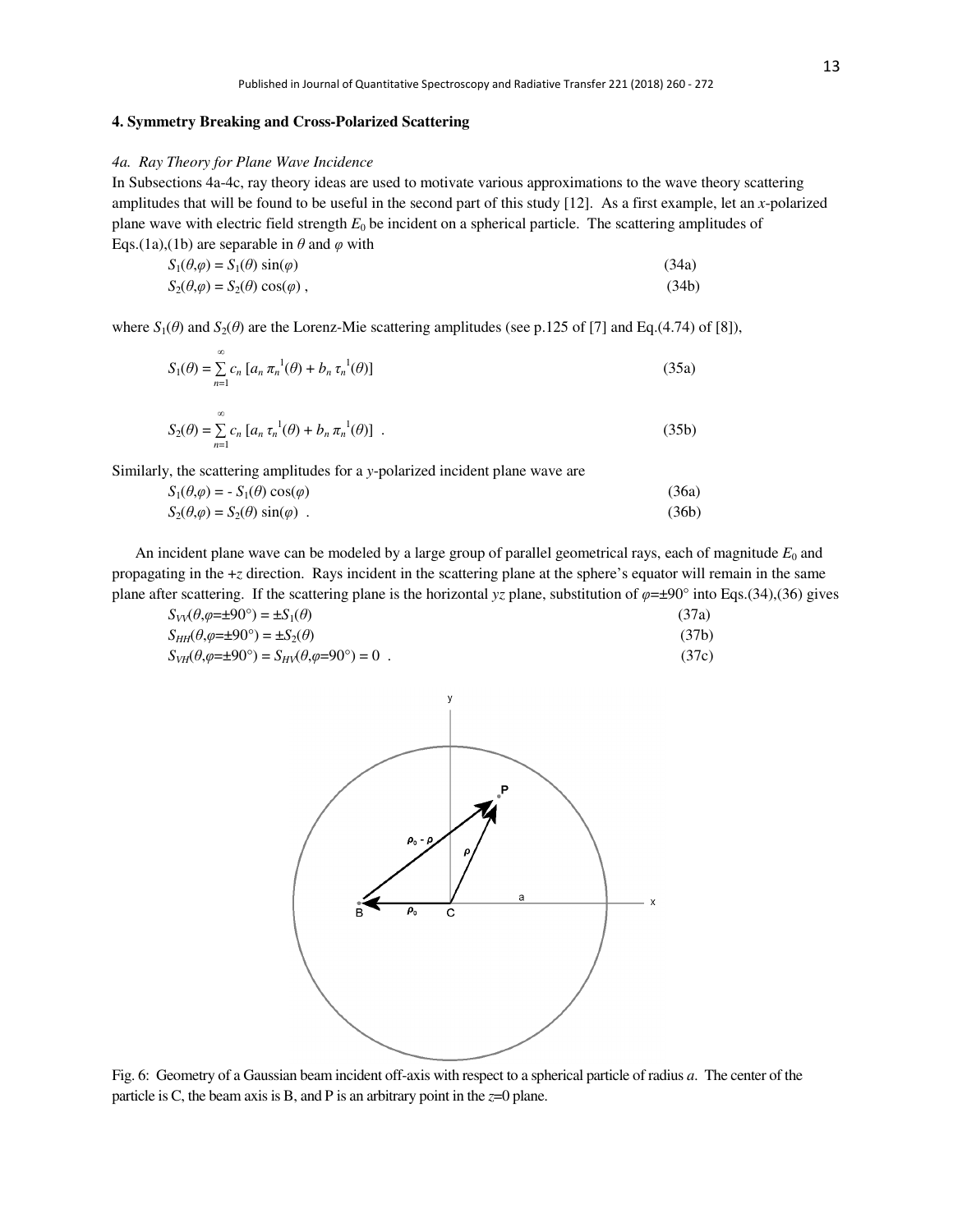#### *4b. Ray Theory for On-Axis Gaussian Beam Incidence*

## The Gaussian beam considered in Sec. 3 has  $\lambda$ =0.5145 $\mu$ m and  $w_0$ =20 $\mu$ m, and the scattering particle has *a*=43.3 $\mu$ m. The beam confinement parameter of Eq.(7) is  $s=4.09\times10^{-3}$ , and the half-length of the beam focal waist is

 $L/2 = kw_0^2/2 = 2443 \text{ }\mu\text{m}$ . (38)

Since  $w_0 \gg \lambda$  and  $(L/2) \gg a$ , the beam barely changes its shape in the vicinity of the scattering particle at the center of its focal waist. Thus it is not unreasonable to extend ray theory ideas to this situation. The simplest approximate model of an *x*-polarized Gaussian beam is an infinitely long tube of electric and magnetic field of unchanging half-width  $w_0$ . As was mentioned in Sec. 2 and is illustrated in Fig.6, the center of the scattering particle and the center of the beam's focal waist both lie in the same plane transverse to the beam axis. The center of the particle coincides with the origin of the coordinate system, and the vector from this origin to an arbitrary point in the transverse plane is **ρ**. The vector from the origin to the beam axis is  $\rho_0$ , and the vector from the beam axis to the same arbitrary point in the transverse plane is  $\rho$ - $\rho$ <sub>0</sub>. If the Gaussian beam is on-axis with respect to the scattering particle, this simple model of the electric field gives

$$
\mathbf{E}^{\text{on-axis}} \approx E_0 \exp(ikz) \exp[-|\mathbf{\rho}|^2 / w_0^2] \mathbf{u}_x
$$
  
= E\_0 \exp(ikz) \exp[-s^2 (k\rho)^2] \mathbf{u}\_x , (39)

which is independent of the azimuthal angle *φ*. This was also the case for an incident plane wave.

 The localization principle of van de Hulst (see pp.208-209 of [7]) can be used to associate the ray impact parameter  $k\rho$  with the partial wave  $(n+1/2)$  to give the magnitude,  $A_n$ , of an effective ray of the Gaussian beam. This ray magnitude is then substituted into Eqs.(35a),(35b) of Lorenz-Mie theory to give our ray-theory-based approximation to the co-polarized GLMT scattering amplitudes for an incident Gaussian beam,

$$
S_{VV}(\theta) \approx \sum_{n=1}^{\infty} c_n A_n \left[ a_n \pi_n^{-1}(\theta) + b_n \tau_n^{-1}(\theta) \right]
$$
 (40a)

$$
S_{HH}(\theta) \approx \sum_{n=1}^{\infty} c_n A_n \left[ a_n \tau_n^{-1}(\theta) + b_n \pi_n^{-1}(\theta) \right] \ . \tag{40b}
$$

Since the effective rays of the Gaussian beam are incident in the horizontal scattering plane at the sphere's equator, they remain in the horizontal plane after scattering with the same polarization as the incident rays. Thus ray theory for Gaussian beam scattering again predicts that

$$
S_{VH}(\theta) = S_{HV}(\theta) = 0 \tag{41}
$$

For the on-axis Gaussian beam of Eq.(39), one has

 $A_n = \exp[-s^2(n+1/2)^2]$  $\lbrack$  (42)

as the magnitude of an effective ray. Equations (40a),(40b) for the VV and HH scattering amplitudes with the on-axis effective ray magnitude of Eq.(42) are identical to the VV and HH scattering amplitudes that have been obtained for the localized model of an on-axis Gaussian beam, and that have been rigorously derived using the generalized Lorenz-Mie theory of wave scattering without appealing to ray theory ideas [24].

For  $0^{\circ}$   $\ll$   $\theta$   $\ll$  180° and  $(n+1/2)$   $\gg$  1, the amplitude of the oscillatory function  $\tau_n^{-1}(\theta)$  is much larger than that of  $\pi_n^{-1}(\theta)$ , and Eqs.(40a),(40b) can be further approximated as

$$
S_{VV}(\theta) \approx \sum_{n=1}^{\infty} c_n b_n A_n \tau_n^{-1}(\theta)
$$
\n(43a)

$$
S_{HH}(\theta) \approx \sum_{n=1}^{\infty} c_n a_n A_n \tau_n^{-1}(\theta) \tag{43b}
$$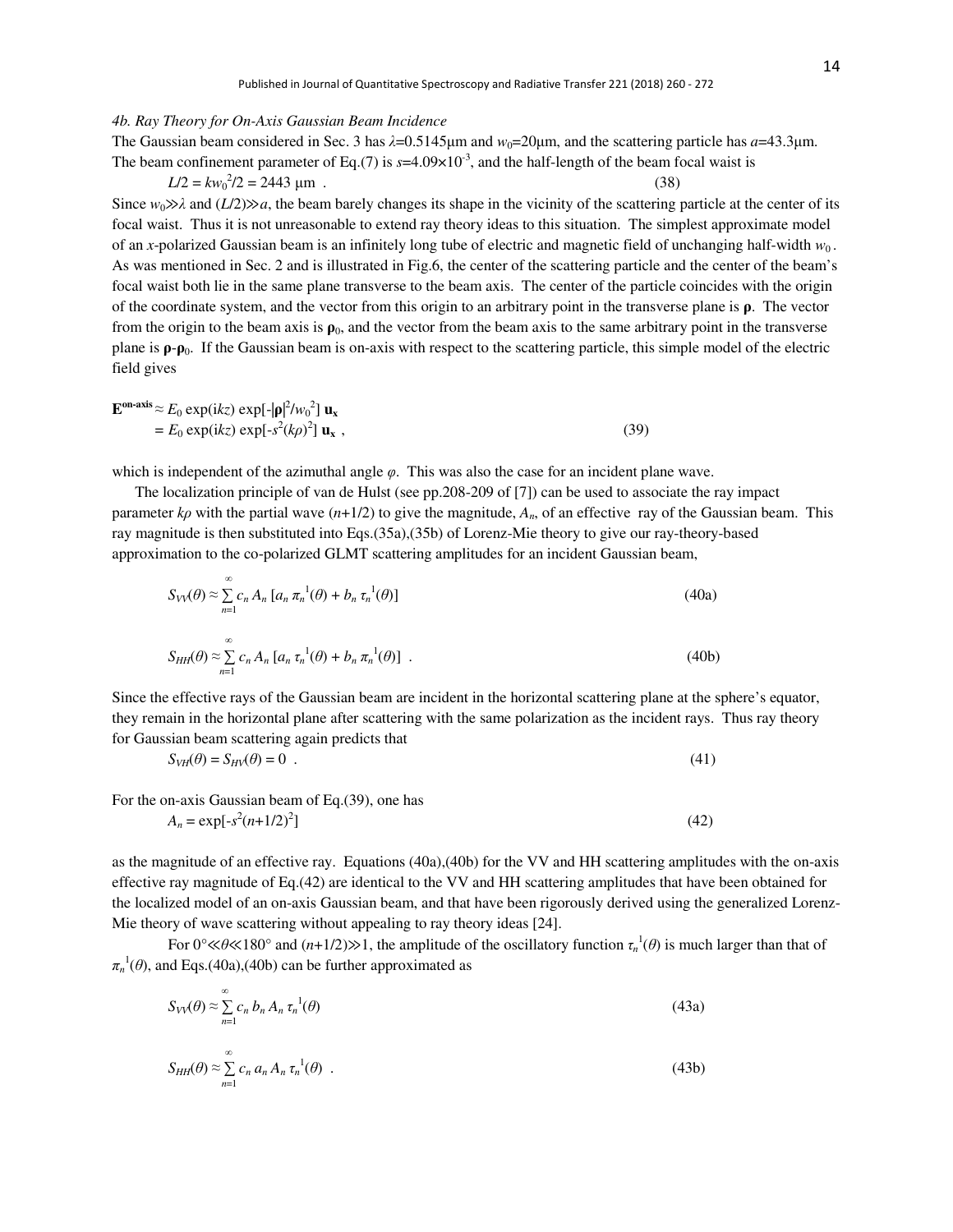Equations (43a),(43b) will be found in Sec. 4 of [12] to be identical to an approximation to the co-polarized scattering amplitudes for both on-axis and off-axis beam incidence, derived there using the generalized Lorenz-Mie theory of wave scattering. We will show there that for off-axis beam incidence, an approximation to the GLMT angular functions permits the sum over azimuthal modes *m* to be evaluated analytically, leaving only a sum over partial waves *n*, of the form of Eqs.(43a),(43b).

#### *4c. Ray Theory for Off-Axis Gaussian Beam Incidence*

We now assume that the Gaussian beam is off-axis with respect to the scattering particle, giving

$$
\mathbf{E}^{\text{off-axis}} \approx E_0 \exp(ikz) \exp[-|\mathbf{\rho} - \mathbf{\rho}_0|^2 / w_0^2] \mathbf{u}_x
$$
  
=  $E_0 \exp(ikz) \exp[-s^2(k\rho)^2] \exp(-\rho_0^2 / w_0^2) \exp[\varepsilon (k\rho) \cos(\varphi - \varphi_0)] \mathbf{u}_x$ , (44)  
there

W

$$
\varepsilon \equiv 2s\rho_0/w_0 \tag{45}
$$

Equation (44) explicitly depends on *φ* and is no longer circularly symmetric with respect to the coordinate system whose origin coincides with the center of the particle. Using the same ray-theory-based approximation for this offaxis Gaussian beam, along with the van de Hulst localization principle, the magnitude of an effective ray in Eq.(44) is

$$
A_n = F_n \exp[(n+1/2)\varepsilon \cos(\varphi \cdot \varphi_0)] \tag{46}
$$

where  $F_n$  was defined in Eq.(10). If the beam is off-axis in the horizontal scattering plane with  $\varphi$ =90°,  $\varphi_0$ =-90°, then the effective ray magnitude of Eq.(46) reduces to

$$
A_n = F_n \exp[(n+1/2) \varepsilon] \tag{47}
$$

This is then substituted into Eqs.(40a),(40b) or Eqs.(43a),(43b) to give a ray-theory-based approximation to the VV and HH scattering amplitudes. If the beam is off-axis perpendicular to the scattering plane with  $\varphi=90^\circ$ ,  $\varphi_0=180^\circ$ , then the effective ray magnitude is

$$
A_n = F_n \tag{48}
$$

This is again substituted into Eqs.(40),(43) to give the ray-theory-based co-polarized scattering amplitudes.

The ray-theory-based absence of cross-polarized scattering in Eq.(41) conflicts with the nonzero VH and HV scattering found in Figs.4,5. Thus cross-polarized scattering will have to be understood in the context of wave theory. This claim will be reinforced in the next subsection where the magnitude of  $S_{VH}(\theta)$  and  $S_{HV}(\theta)$  is found to be of order  $\varepsilon = \lambda \rho_0 / \pi w_0^2$ , when compared to the magnitude of the dominant scattering amplitudes  $S_{VV}(\theta)$  and  $S_{HH}(\theta)$ . This scaling factor is wavelength dependent, indicating that it is a wave theory effect. If nonzero cross-polarized scattering were to be explainable as purely a ray theory effect, the overall magnitude of  $S_{VH}(\theta)$  and  $S_{HV}(\theta)$  would have to be independent of  $λ$ . This is because in the short-wavelength limit, the portion of  $S_{V}(θ)$  and  $S_{HH}(θ)$  corresponding to geometrical optics (see Sec. 5 of [40]) scales as (*ka*), and when combined with the 1/(*kr*) factor in Eqs.(1a),(1b), gives scattered VV and HH fields that are independent of *λ*.

#### **4d. Symmetry Breaking in Wave Theory**

The fact that nonzero cross-polarized scattering is a consequence of wave theory symmetry breaking may be motivated in two stages. The first stage relies on the mathematics of the coupling of angular momentum states which is familiar in quantum mechanical scattering, (see Sec.16.2 of [41]). The on-axis *x*-polarized Gaussian beam of Eq.(39) can be written as

$$
\mathbf{E}^{\text{on-axis}} \approx E_0 \exp(ikz) \exp[-|\mathbf{p}|^2 / w_0^2] \mathbf{u}_x
$$
  
=  $E_0 \sum_{n=0}^{\infty} i^n (2n+1) j_n(kr) P_n^0[\cos(\theta)] \exp[-r^2 \sin^2(\theta) / w_0^2] (-\mathbf{u}_+ + \mathbf{u}_-)/2^{1/2}$ , (49)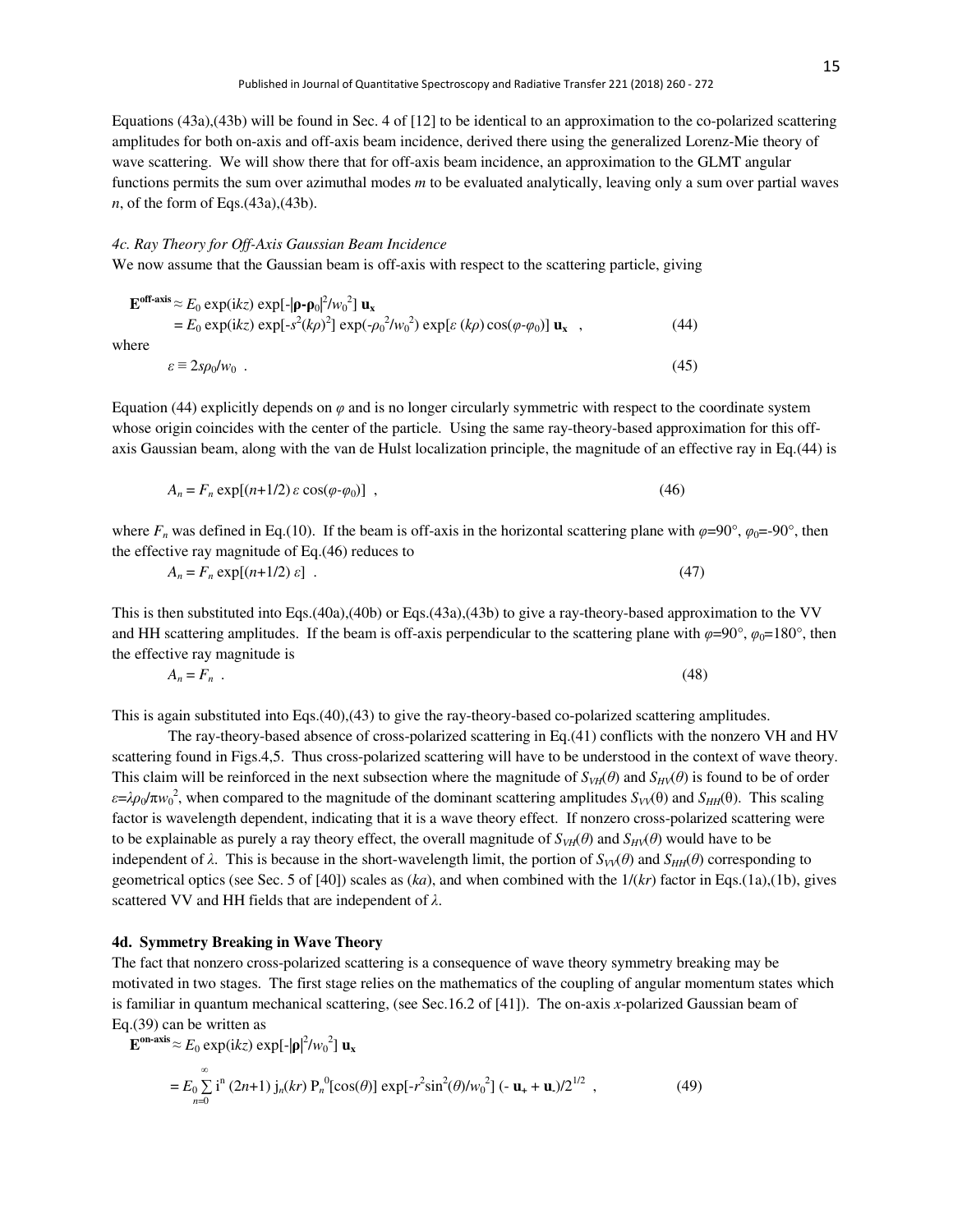(see Eq.(11.56) of [41]), where  $j_n(kr)$  is a spherical Bessel function and  $\mathbf{u}_+$  and  $\mathbf{u}_-$  are the circular polarization states (see Eq.(16.111) of [41])

| $\mathbf{u}_{+} = -(\mathbf{u}_{x} + i \mathbf{u}_{y})/2^{1/2}$                | (50a)              |
|--------------------------------------------------------------------------------|--------------------|
| $\mathbf{u} = (\mathbf{u}_{\mathbf{x}} - i \mathbf{u}_{\mathbf{y}})/2^{1/2}$ . | (50 <sub>b</sub> ) |

Since the beam in Eq.(49) is independent of the azimuthal angle  $\varphi$ , the Legendre function  $P_n^0$ [cos( $\theta$ )] is a state of orbital angular momentum whose magnitude is *n* and whose *z*-component is *nz*=0. Similarly, the circular polarization unit vectors  $\mathbf{u}_+$  and  $\mathbf{u}_-$  are states of angular momentum whose magnitude is  $s=1$  and whose *z*-component is  $m_s=\pm 1$ . Equation (49) thus contains the product of two angular momentum states, and as such, it is called an uncoupled representation of the electric field. According to the mathematics of group theory, a product representation of the rotation group may be expressed as a direct sum of a number of irreducible representations (see Eq.(16.87) of [41]). Thus in the coupled representation of a linearly polarized on-axis beam, the two separate angular momenta are combined into total angular momentum states (see Sec.16.6 of [41]) whose magnitude *j* is constrained to integer steps in the interval

$$
|n - s| \le j \le n + s \tag{51a}
$$
  
and whose *z*-component is

$$
m_j = m_n + m_s \tag{51b}
$$

For the example of an on-axis beam of Eq.(49), the coupled angular momentum states have partial wave numbers *n*+1, *n*, and *n*-1, and *z*-component  $m_i = \pm 1$ . The  $j = n+1$  and  $j = n-1$  states taken together can be shown to be electric multipole or TM waves, while the *j*=*n* states can be shown to be magnetic multipole or TE waves, each of which are described in terms of the Lorenz-Mie angular functions (see Sec.9.31 of [7])  $\tau_n^{\pm 1}(\theta)$  and  $\pi_n^{\pm 1}(\theta)$ .

In like manner, the *x*-polarized off-axis Gaussian beam of Eq.(43) can be written as

$$
\mathbf{E}^{\text{off-axis}} \approx E_0 \exp(ikz) \exp[-|\mathbf{\rho} - \mathbf{\rho}_0|^2 / w_0^2] \mathbf{u}_x
$$
  
=  $E_0 \sum_{n=0}^{\infty} i^n (2n+1) j_n(kr) P_n^0[\cos(\theta)] \exp[-r^2 \sin^2(\theta) / w_0^2]$   
 $\times \exp(-\rho_0^2 / w_0^2) \exp[\varepsilon (k\rho) \cos(\varphi - \varphi_0)] (-\mathbf{u}_+ + \mathbf{u})/2^{1/2}$  (52)  
as been of Eq. (52) now explicitly depends on the azimuthal angle  $\alpha$ . Because of this if the  $\alpha$  depends on the

The beam of Eq.(52) now explicitly depends on the azimuthal angle *φ*. Because of this, if the *φ*-dependent exponential were expanded in terms of a sum of spherical harmonics, (i.e. angular momentum states), with partial wave number *noff-axis* and azimuthal mode number *moff-axis*, the sum would contain all values of *moff-axis*. When these off-axis angular momentum states are coupled to both the orbital angular momentum states of  $P_n^0[\cos(\theta)]$  and the angular momentum states of the circular polarization unit vectors **u+** and **u-** , they give rise to the GLMT scattering amplitudes  $S_1$  and  $S_2$  containing sums over all azimuthal modes *m* as in Eqs.(14),(17) which are described by the full range of GLMT angular functions  $\tau_n^m(\theta)$  and  $\pi_n^m(\theta)$ .

In order to more clearly understand why there is a larger range of *m* values for an off-axis beam than there was for an on-axis beam, let the beam be translated only slightly off-axis with 0<*ε*≪1/*kρ*. One can then Taylor series expand the exp[ $\varepsilon$  ( $k\rho$ ) cos( $\varphi$ - $\varphi$ <sub>0</sub>)] factor in Eq.(52) to obtain

$$
\exp[\varepsilon(k\rho)\cos(\varphi\cdot\varphi_0)] \approx 1 + \varepsilon(k\rho)\cos(\varphi\cdot\varphi_0) + O(\varepsilon^2)
$$
\n(53)

The first term of Eq.(53) is independent of  $\varphi$ , and thus is circularly symmetric, corresponding to  $m_{\text{off-axis}}=0$  and  $m_{\text{f}}=±1$ , as was the case for an on-axis beam and a plane wave. The second term varies sinusoidally in *φ,* corresponding to  $m_{ofi\text{-}axis}=1$ , and is not circularly symmetric. Coupling these states to both the  $m_n=0$  states of the Legendre polynomials and the *ms*=±1 states of the circular polarization unit vectors, one obtains the spherical multipole radiation states with the larger range of azimuthal modes,  $m<sub>j</sub>=0, \pm 1, \pm 2$ . Progressively higher order terms in the Taylor series expansion produce an increasingly wider range of  $m_j$  values.

The second stage of the wave theory analysis uses this fact along with the properties of the beam shape coefficients to show that cross-polarized scattering is identically zero for an on-axis beam, and that this results from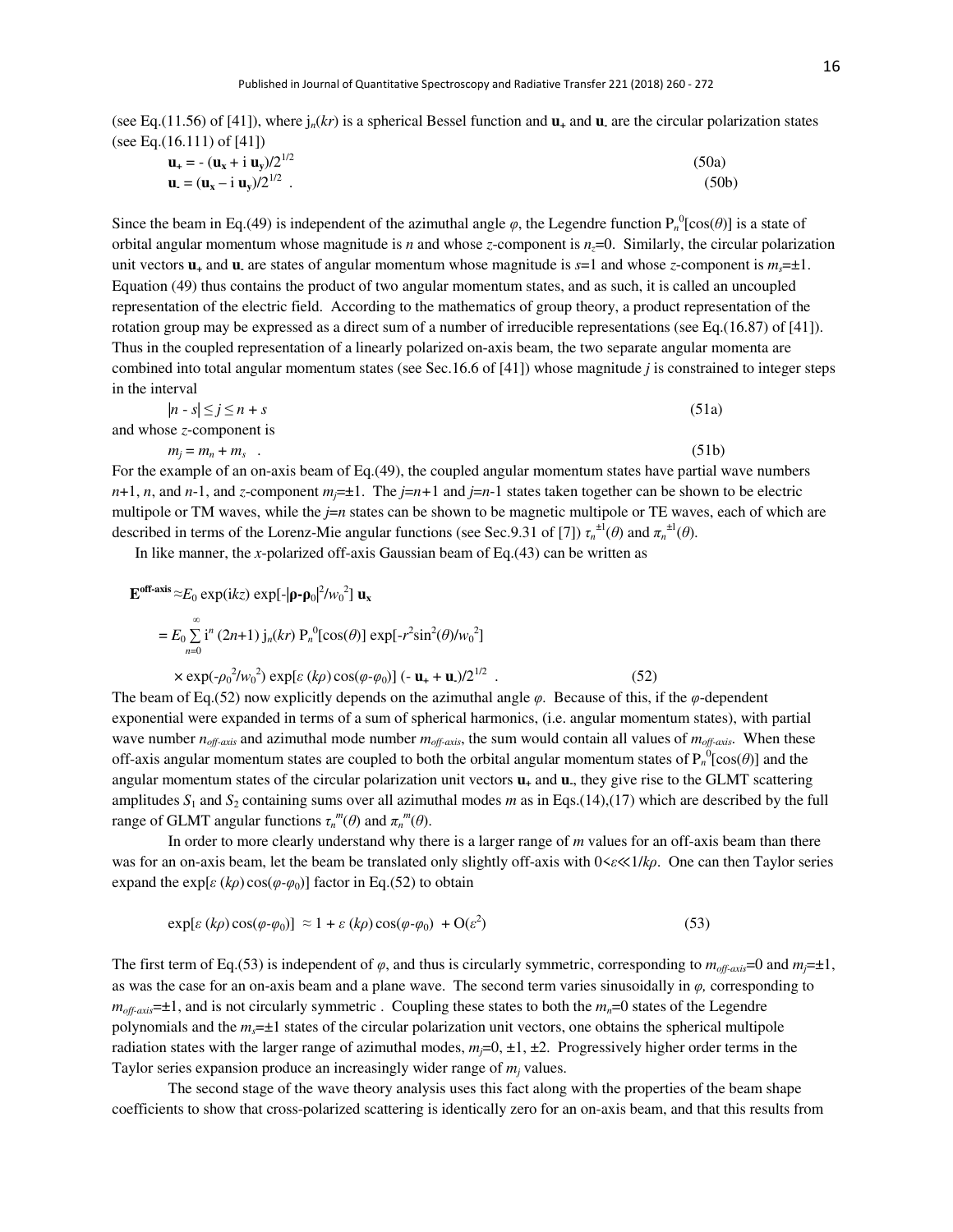the spherical symmetry of the beam with respect to the coordinate system with its origin at the center of the particle. Consider the case when the Gaussian beam first begins to be translated off-axis. Omitting constants of proportionality, Eqs.(4a),(4b) for the beam shape coefficients may be rewritten as

$$
A_{nm}^{\dagger} \sim \int_{0}^{2\pi} d\varphi \cos(m\varphi) E_{inc}^{rad}(r,\theta,\varphi)
$$
 (54a)

$$
A_{nm} \sim -i \int_{0}^{2\pi} d\varphi \sin(m\varphi) E_{inc}^{rad}(r,\theta,\varphi)
$$
 (54b)

$$
B_{nm}^{+} \sim \int_{0}^{2\pi} d\varphi \cos(m\varphi) \, c B_{inc}^{rad}(r, \theta, \varphi) \tag{54c}
$$

$$
B_{nm} \sim -i \int_{0}^{2\pi} d\varphi \sin(m\varphi) c B_{inc}^{rad}(r,\theta,\varphi) , \qquad (54d)
$$

where the integral over  $\theta$  and all the other multiplicative factors have been left implicit. For the simple model of the *x*-polarized on-axis beam considered in Eq.(49), the radial component of the electric field is proportional to sin(*θ*)cos(*φ*) and the radial component of the magnetic field is proportional to sin(*θ*)sin(*φ*). Then Eqs.(54a)-(54d) give

$$
A_{n1}^+ \sim i B_{n1}^- \sim \pi
$$
\n(55a)  
\n
$$
A_{n1}^- = B_{n1}^+ = 0
$$
\n(55b)  
\n
$$
A_{nm}^+ = B_{nm}^+ = 0 \text{ for } m \neq 1,
$$
\n(55c)

in agreement with addition of angular momentum results mentioned above, and again with all the identical *θ* dependence left implicit. For the simple model of the corresponding *y*-polarized on-axis beam whose radial component of the electric field is proportional to  $sin(\theta)sin(\phi)$  and whose radial component of the magnetic field is proportional to  $-sin(\theta)cos(\phi)$ , Eqs.(54a)-(54d) give

$$
A_{n1}^+ = B_{n1} = 0 \tag{56a}
$$
  
\n
$$
B_{n1}^+ \sim -\mathrm{i} A_{n1} \sim -\pi \tag{56b}
$$

$$
A_{nm}^{\ \ \pm} = B_{nm}^{\ \ \pm} = 0 \ \text{ for } m \neq 1 \tag{56c}
$$

According to Eqs.(2a),(2b) in the  $\varphi=90^\circ$  scattering plane, the  $m=\pm 1$  portion of the scattering amplitudes is

$$
S_1(\theta,90^\circ) = \sum_{n=1}^{\infty} c_n \left[ i B_{n1} \right] b_n \tau_n^{-1}(\theta) + A_{n1} \tau a_n \pi_n^{-1}(\theta) \right]
$$
 (57a)

$$
S_2(\theta,90^\circ) = \sum_{n=1}^{\infty} c_n \left[ i A_{n1} \right] a_n \tau_n^{-1}(\theta) - B_{n1} \right] b_n \pi_n^{-1}(\theta) \quad . \tag{57b}
$$

Substitution of Eq.(55b) for an *x*-polarized beam into Eq.(57b) gives  $S_{VH}(\theta,90^\circ)=0$ , and substitution of Eq.(56a)for a *y*-polarized beam into Eq.(57a) gives  $S_{HV}(\theta,90^{\circ})=0$ . Thus if the beam is on-axis, crossed-polarized scattering cannot occur.

Consider now an *x*-polarized off-axis Gaussian beam and keep the non-circularly symmetric term in Eq.(53) that is first order in *ε*. Using van de Hulst's localization principle to associate the impact parameter *kρ* with the partial wave number  $n+1/2$ , Eqs.(54a)-(54d) for the beam shape coefficients for  $m=0$  are

$$
A_n^0 \sim (n+1/2) \exp \cos(\varphi_0)
$$
\n
$$
B_n^0 \sim (n+1/2) \exp \sin(\varphi_0)
$$
\n
$$
(58a)
$$
\n
$$
(58b)
$$

and for  $m = \pm 2$  they are

$$
A_{n2}^{\dagger} \sim i B_{n2} \sim (n+1/2) (\varepsilon \pi/2) \cos(\varphi_0)
$$
 (58c)

$$
B_{n2}^{\dagger} \sim -i A_{n2}^{\dagger} \sim (n+1/2) (-\varepsilon \pi/2) \sin(\varphi_0). \tag{58d}
$$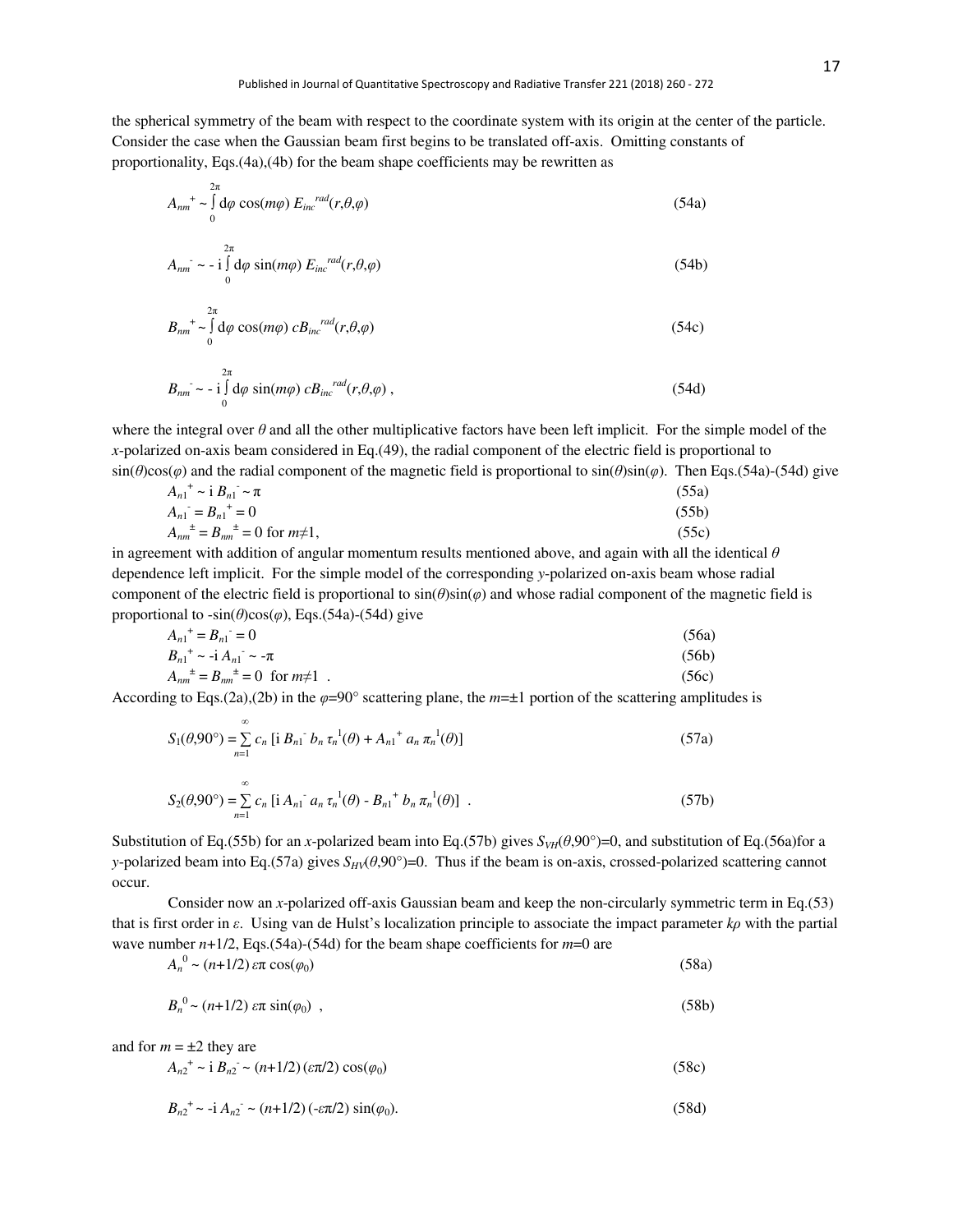The beam shape coefficients are zero for *m*≠0,2, in agreement with the addition of angular momentum results mentioned above. For an off-axis *y*-polarized beam, again to first order in *ε*, the beam shape coefficients for *m* = 0 are

$$
A_n^0 \sim (n+1/2)\,\varepsilon\pi\,\sin(\varphi_0) \tag{59a}
$$

$$
B_n^0 \sim (n+1/2) \, \varepsilon \pi \cos(\varphi_0) \tag{59b}
$$

and for *m*=±2 they are

$$
A_{n2}^{\dagger} \sim i B_{n2} \sim (n+1/2) \left(-\varepsilon \pi/2\right) \sin(\varphi_0)
$$
 (59c)

$$
B_{n2}^+ \sim -\mathrm{i} A_{n2}^- \sim (n+1/2)(-\varepsilon \pi/2) \cos(\varphi_0). \tag{59d}
$$

The beam shape coefficients are again zero for *m*≠0,2.

According to Eqs.(2a),(2b) in the  $\varphi$ =90° scattering plane, the *m*=0 portion of the scattering amplitudes is

$$
S_1(\theta,90^\circ) = (1/2) \sum_{n=1}^{\infty} c_n B_n^0 b_n \tau_n^0(\theta)
$$
 (60a)

$$
S_2(\theta,90^\circ) = (1/2) \sum_{n=1}^{\infty} c_n A_n^0 a_n \tau_n^0(\theta) , \qquad (60b)
$$

and the *m*=±2 portion is

$$
S_1(\theta,90^\circ) = \sum_{n=1}^{\infty} c_n \left[ -B_{n2}^+ b_n \tau_n^2(\theta) + i A_{n2}^- a_n \, 2\pi_n^2(\theta) \right]
$$
 (61a)

$$
S_2(\theta,90^\circ) = \sum_{n=1}^{\infty} c_n \left[ -A_{n2}^+ a_n \tau_n^2(\theta) - i B_{n2} b_n \, 2\pi_n^2(\theta) \right] \ . \tag{61b}
$$

Substitution of Eqs.(58a),(58c) for an *x*-polarized beam into Eqs.(60b),(61b) for the VH scattering amplitude gives a nonzero result proportional to (*n*+1/2)*ε* cos(*φ*0). Similarly, substitution of Eqs.(59b),(59d) for a *y*-polarized beam into Eqs.(60a),(61a) for the HV scattering amplitude gives a nonzero result also proportional to (*n*+1/2)*ε* cos(*φ*0). This is consistent with the observation at the end of Sec.2 that cross-polarized scattering cannot occur when the beam is translated off-axis in the scattering plane. In like manner, substitution of Eqs.(58b),(58d) for an *x*-polarized beam into Eqs.(60a),(61a) gives a correction to the VV scattering amplitude for off-axis incidence in the scattering plane, and substitution of Eqs.(59a),(59c) for a *y*-polarized beam into Eqs.(60b),(61b) gives a correction to the HH scattering amplitude for off-axis incidence in the scattering plane. The  $m=0,\pm 2$  azimuthal modes of  $S_1$  and  $S_2$  are the first to join the circular symmetric *m*=±1 Lorenz-Mie modes to produce the onset of VH and HV cross-polarized scattering as the beam begins to be translated off-axis out of the scattering plane. The amplitude of cross-polarized scattering is found in [12] to continue to be proportional to *ε* as the beam is translated off-axis by larger distances.

#### *4e. Cross-Polarized Scattering and Davis Beams*

A focused Gaussian beam can be nearly equally well described in terms of either the localized beam model or the Davis beam model [42,43], as long as  $w_0 \gg \lambda$ . The localized beam is defined by the value of the beam shape coefficients  $A_n^m$  and  $B_n^m$ , and the field components are then derived from them. Complementary to this, Davis beams are defined in terms of a series expansion in powers of *s* of the field components, and the beam shape coefficients can then be obtained from them. The series expansion of the rectangular components of the Davis model of an *x*polarized Gaussian beam results from the constraint that the fields must satisfy Maxwell's equations. The lowest order contribution to the *x*-component of the electric field is of order  $s^0$ , and the lowest order contribution to the *z*component and the *y*-component is of order  $s^1$  and  $s^2$ , respectively. The structure of the components of the Davis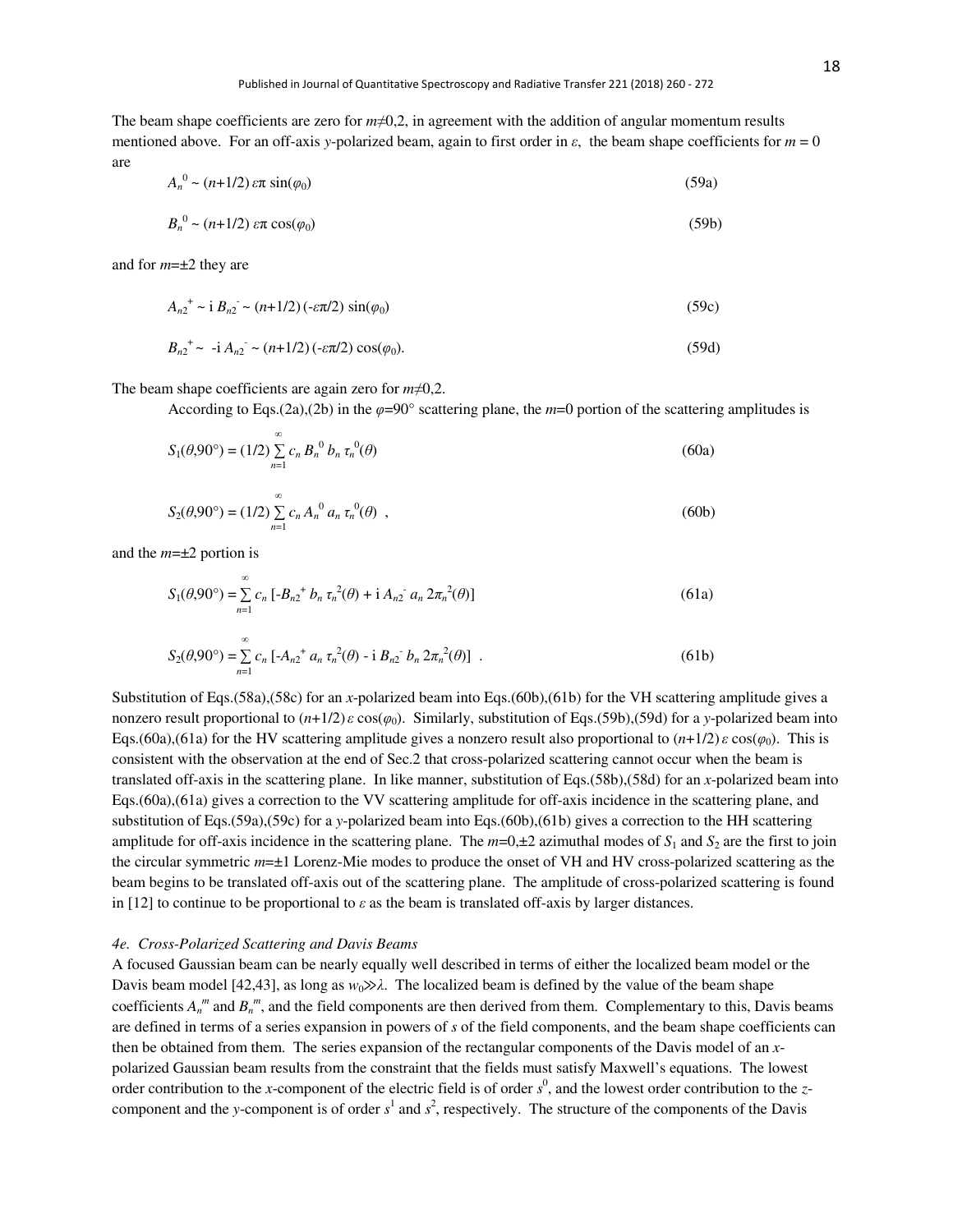magnetic field is similar. Although the electric and magnetic fields of such a beam are in the *x* and *y* directions at the center of the beam waist, respectively, the electric field acquires small *z* and *y* components and the magnetic field acquires small *z* and *x* components elsewhere. The details of the Davis model of a *y*-polarized Gaussian beam are similar.

Consider an *x*-polarized Davis beam centered on the off-axis position  $(x_0, y_0, z_0=0)$ . The beam fields, to lowest order in *s* for each of the rectangular components are [42,43]

$$
\mathbf{E}^{\mathbf{Davis}}(x,y,z) = E_0 D \exp(ikz) \exp[-D(x-x_0)^2 / w_0^2] \exp[-D(y-y_0)^2 / w_0^2]
$$
  
× { $\mathbf{u}_x$  + [2s<sup>2</sup>D<sup>2</sup>(x-x\_0)(y-y\_0) / w\_0^2]  $\mathbf{u}_y$  - [2isD(x-x\_0) / w\_0]  $\mathbf{u}_z$ } (62a)

$$
\mathbf{B}^{\mathbf{Davis}}(x,y,z) = (E_0 D/c) \exp(ikz) \exp[-D(x-x_0)^2 / w_0^2] \exp[-D(y-y_0)^2 / w_0^2]
$$
  
× {[2s<sup>2</sup>D<sup>2</sup>(x-x<sub>0</sub>)(y-y<sub>0</sub>)/w<sub>0</sub><sup>2</sup> ] **u<sub>x</sub>** + **u<sub>y</sub>** - [2isD(y-y<sub>0</sub>)/w<sub>0</sub>]**u<sub>z</sub>** }, (62b)

where the diffractive spreading of the beam as a function of  $\zeta$  is given by  $D = [1 + 2isz/w_0]^{-1}$  $\qquad \qquad \cdot$  (63)

Expressing the rectangular coordinates  $(x, y)$  and  $(x_0, y_0)$  in terms of polar coordinates  $(\rho, \varphi)$  and  $(\rho_0, \varphi_0)$  as in Fig.6, using *ε* of Eq.(45) as a measure of the off-axis distance, and neglecting the diffractive spreading *D* of Eq.(63), Eqs.(62a),(62b) become

$$
\mathbf{E}^{\mathbf{Davis}}(\rho,\varphi,z;\rho_0,\varphi_0) = E_0 \exp(ikz) \exp[-s^2(k\rho)^2] \exp(-\rho_0^2/w_0^2) \exp[\varepsilon(k\rho)\cos(\varphi-\varphi_0)]
$$
  
× {**u**<sub>x</sub> + [ $s^4(k\rho)^2 \sin(2\varphi) - s^2\varepsilon(k\rho) \sin(\varphi+\varphi_0) + (\varepsilon^2/4) \sin(2\varphi_0)] uy+ [-2i2(k\rho)\cos(\varphi) + i\varepsilon\cos(\varphi_0)] uz} (64a)$ 

$$
\mathbf{B}^{\mathbf{Davis}}(\rho,\varphi,z;\rho_0,\varphi_0) = (E_0/c) \exp(ikz) \exp[-s^2(k\rho)^2] \exp(-\rho_0^2/w_0^2) \exp[\varepsilon(k\rho)\cos(\varphi-\varphi_0)]
$$
  
× { [s<sup>4</sup>(k\rho)<sup>2</sup> sin(2\varphi) - s<sup>2</sup>\varepsilon (k\rho) sin(\varphi+\varphi\_0) + (\varepsilon^2/4) sin(2\varphi\_0)]  $\mathbf{u_x} + \mathbf{u_y}$   
+ [-2is<sup>2</sup>(k\rho) sin(\varphi) + is sin(\varphi\_0)]  $\mathbf{u_z}$ } (64b)

If one were to apply ray theory ideas to this beam, one would first evaluate the beam at the intersection of the *φ*=±90° scattering plane with the sphere equator. The electric field of an *x*-polarized beam at the particle surface is

$$
\mathbf{E}^{\mathbf{Davis}} = E_0 \exp[-ika \cos(\theta_i)] \exp[-s^2(k\rho)^2] \exp(-\rho_0^2/w_0^2) \exp[\varepsilon(k\rho) \sin(\varphi_0)]
$$
  
× 
$$
[\mathbf{u}_x \mp s^2 \varepsilon (k\rho) \cos(\varphi_0) \mathbf{u}_y + (\varepsilon^2/4) \sin(2\varphi_0) \mathbf{u}_y + i\varepsilon \cos(\varphi_0) \mathbf{u}_z],
$$
 (65)

where  $\theta_i$  is the angle of incidence of an effective ray at the surface of the sphere. The expression for  $B^{Davis}$  at the sphere surface is similar. For in-plane of f-axis incidence with  $\varphi_0=90^\circ$  and using the van de Hulst localization principle, the effective ray magnitude vector of Eq.(65) is

$$
\mathbf{A_n} = F_n \exp[\varepsilon (n+1/2)] \mathbf{u_x}
$$
 (66)

as in Eq.(47). For off-axis incidence perpendicular to the scattering plane with  $\varphi_0 = 180^\circ$ , the effective ray magnitude vector is

$$
\mathbf{A_n} = F_n \left[ \mathbf{u_x} + s^2 \varepsilon \left( n + 1/2 \right) \mathbf{u_y} - i \varepsilon \mathbf{u_z} \right],\tag{67}
$$

which provides small  $\mathbf{u}_\mathbf{y}$  and  $\mathbf{u}_\mathbf{z}$  correction terms to Eq.(48). For an incident *x*-polarized Gaussian beam (i.e. incident V as in Sec.1) and off-axis incidence perpendicular to the scattering plane, there is a small induced *y*-polarized field of strength  $s^2 \varepsilon$  (*n*+1/2) relative to that of the dominant *x*-polarized electric field. If one were to now apply the previously used ray-theory-based ideas to this *y*-polarized correction field, since it is incident in the horizontal scattering plane it will also exit the sphere in the scattering plane (i.e. outgoing H as in Sec.1). One might be tempted to conjecture that it can be identified as the physical mechanism producing the cross-polarized VH scattering observed in Fig.4. But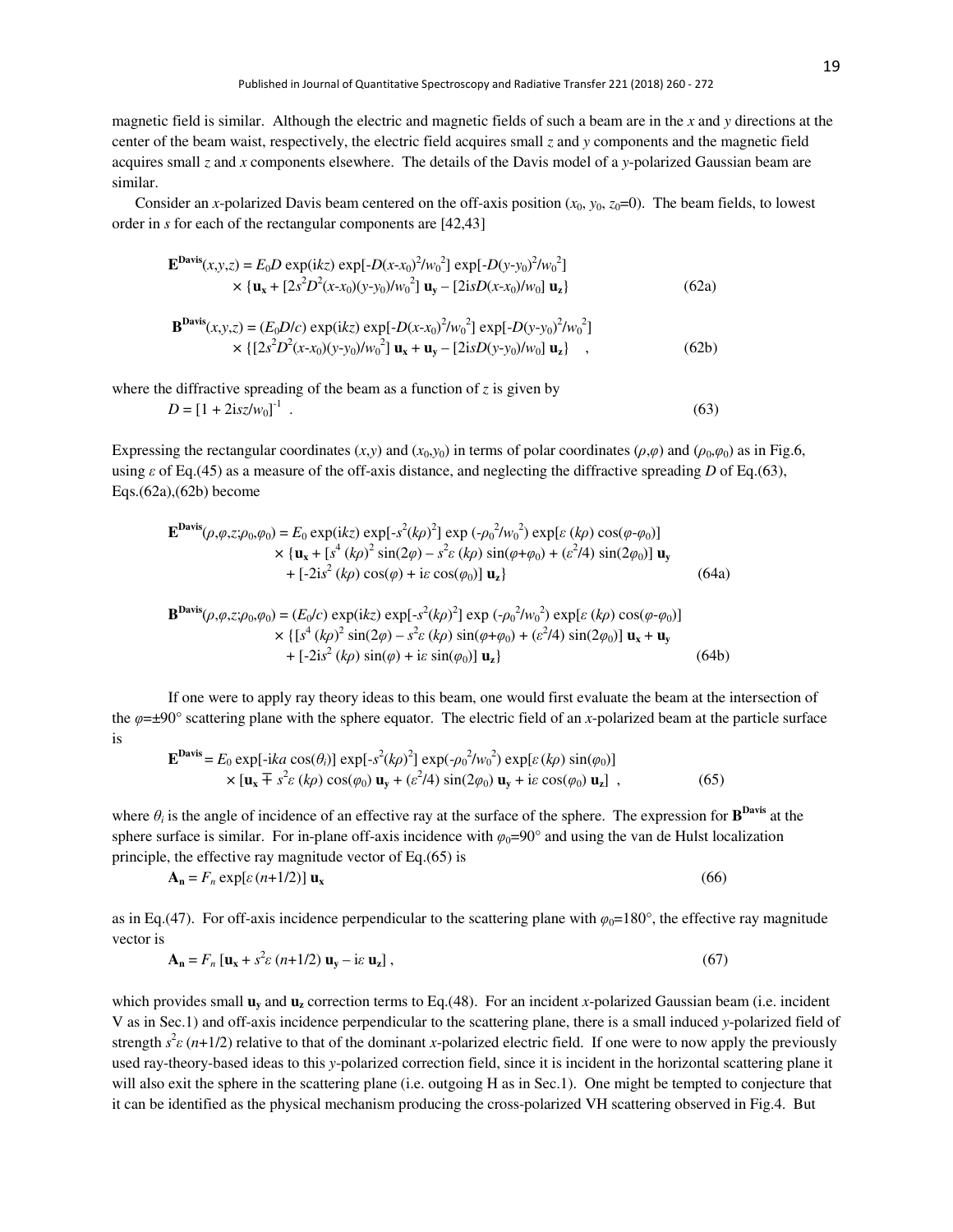this cannot be the case since both in Sec.4c and in [12] it is seen that the dominant term in the VH scattering amplitude is of order *ε* relative to the dominant VV scattering amplitude. The Davis beam *y*-polarized correction field discussed here is instead an order  $s^2$  correction to the dominant term.

| Now consider the z component of $EDavis$ and $BDavis$ in the context of wave theory. Let the electric field of the                         |       |
|--------------------------------------------------------------------------------------------------------------------------------------------|-------|
| incident beam be nominally x-polarized and propagate in the $\zeta$ direction. The Maxwell equation                                        |       |
| $\nabla \cdot \mathbf{E} = 0$                                                                                                              | (68a) |
| can be loosely written for this situation as                                                                                               |       |
| $\partial E_x/\partial x + \partial E_y/\partial z = 0$ .                                                                                  | (68b) |
| This equation of constraint is easily solved for a plane wave since                                                                        |       |
| $E_r = E_0 \exp(i k z)$                                                                                                                    | (69)  |
| and there is no $z$ component of $E$ .                                                                                                     |       |
| But now consider an on-axis x-polarized freely diffracting Gaussian beam whose x component is                                              |       |
| $E_x = DE_0 \exp(ikz) \exp[-(x^2 + y^2)/w_0^2]$ .                                                                                          | (70)  |
| The partial derivative of $\partial E_x/\partial x$ is nonzero because of the transverse falloff of the beam. So there must be a nonzero z |       |
| component of $\bf{E}$ with a nonzero <i>z</i> -derivative so as to satisfy the constraint equation of Eq.(68b). Since the fastest          |       |
| longitudinal variation of $E_z$ is expected to be that of the $exp(ikz)$ propagation factor, one has                                       |       |
| $E_z \approx i k \partial E / \partial x$ .                                                                                                | (71)  |

This correction field, to lowest order in *s*, is identical to the *z* component of  $E^{Davis}$  of Eq.(64a). Substituting this into Eqs.(54a)-(54d) along with the circular-symmetry-preserving first term of the Taylor series expansion of exp[*ε* (*kρ*)  $cos(\varphi \cdot \varphi_0)$ ] of Eq.(53) and using the van de Hulst localization principle, one obtains the correction term of the beam shape coefficients

$$
A_n^0 = 2i (n+1/2) \exp(\varphi_0)
$$
  
\n
$$
B_n^0 = 2i (n+1/2) \exp(\varphi_0)
$$
 (72a) (72b)

These are the same size as the *m*=0,2 corrections to the beam shape coefficients of Eqs.(58a)-(58d) due to circular symmetry breaking and described in Sec.4d. The results for a *y*-polarized beam and their comparison to Eqs.(59a)- (59d) is similar. Thus a nonzero  $S_{VH}(\theta)$  and  $S_{HV}(\theta)$  is due to a combination of the wave scattering effects of (i) circular symmetry breaking of the off-axis beam (i.e. the second term of Eq.(53) along with  $E_x$  and  $B_y$ ), and (ii) the constraint that the off-axis incident beam must be a solution of Maxwell's equations (i.e. the first term of Eq.(53) with  $E_z$  and *Bz*). In the context of a Davis beam, these are the only two contributions to the beam fields of order *ε*. So it would seem that this exhausts the list of physical mechanisms responsible for the leading term of a nonzero  $S_{VH}(\theta)$  and *SHV*(*θ*).

#### **5. Summary**

Since cross-polarized scattering does not occur when an electromagnetic plane wave is scattered by a single homogeneous spherical particle, it has often been implicitly assumed that it continues to be impossible for all beams incident on the particle. But since a diagonally incident plane wave gives rise to both co-polarized and crosspolarized scattering, and complicated beams may be expressed as an angular spectrum of plane waves, it should happen in some cases that the cross-polarized components will not completely cancel out when integrated over the angular spectrum. When examining scattering by the localized model of a focused Gaussian beam we found that cross-polarized scattering does not occur for an on-axis focused Gaussian beam and a Gaussian beam translated offaxis in the scattering plane, but that cross-polarized scattering does occur for a Gaussian beam translated off-axis out of the scattering plane. We also found that for the beam and particle parameters examined here, it is orders of magnitude weaker than the intensity for co-polarized scattering. In this regard, it should be mentioned that we preliminarily experimented with varying the values of  $\rho_0$  and  $w_0$  by a factor of two from the values given in Fig.4 for VV and VH scattering with  $\varphi_0 = 180^\circ$  and found that the ratio of the VH intensity to the VV intensity was slowly varying in this parameter range. In addition, a few results for varying  $\varphi_0$  with fixed  $\rho_0$  and  $w_0$  are shown in Figs.5,6 of [12] and are interpreted there. Since the cross-polarized intensity depends on the scattering angle *θ*, as well as on the particle radius and refractive index, the beam width, and the off–axis beam location ( $\rho_0$ ,  $\varphi_0$ ), a systematic search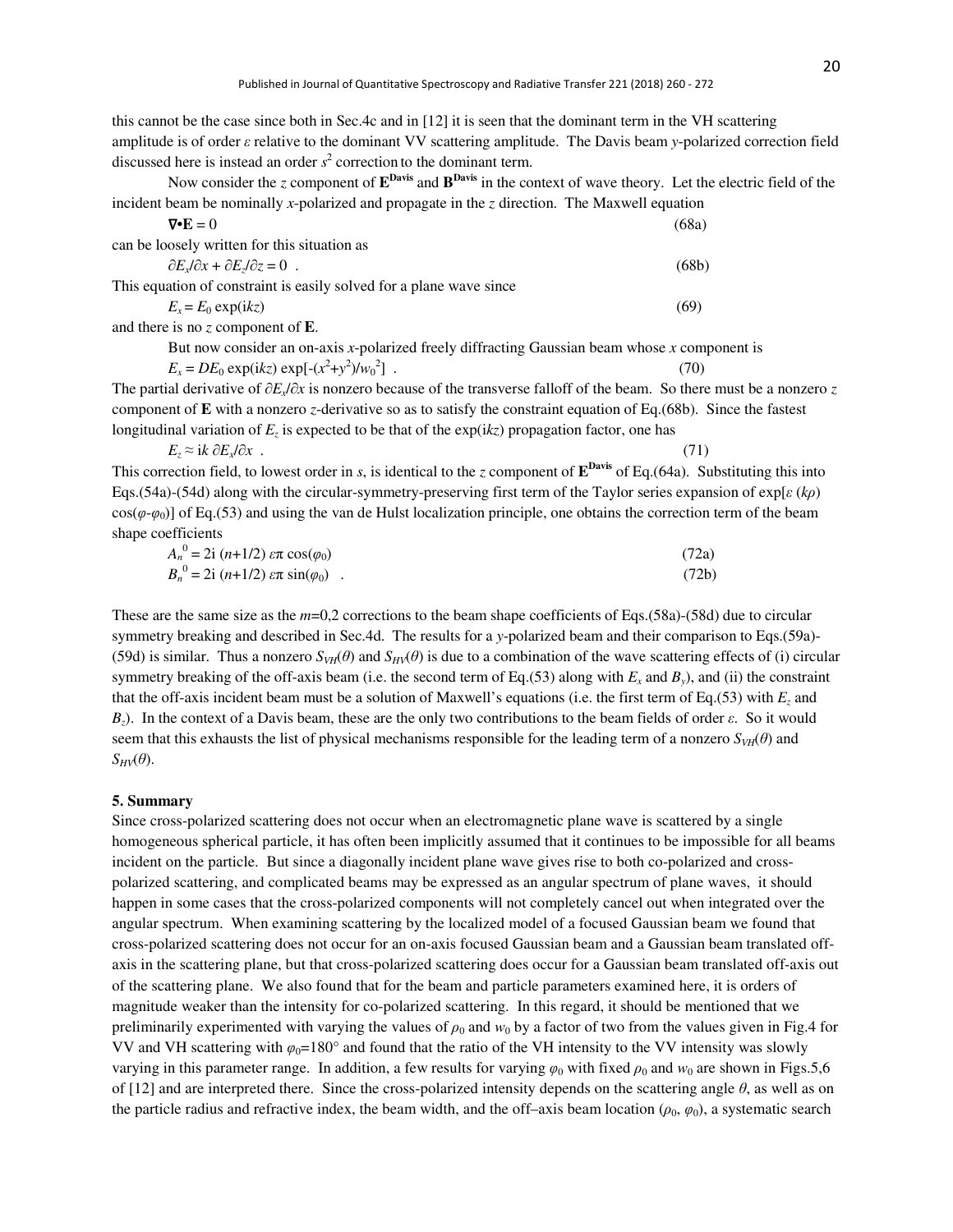of this extensive parameter space should hopefully be able to identify favorable conditions under which the strength of cross-polarized scattering is optimized and might be experimentally observed.

On a more theoretical note, we also found that when the beam first begins to be translated off-axis, the  $m=0,\pm 2$ azimuthal modes are the first to join the  $m=\pm 1$  modes of on-axis scattering, and produce the beginnings of the crosspolarized response of the sphere. An approximation to the exact GLMT scattering amplitudes is pursued in [12] which allows the sum over azimuthal modes *m* to be evaluated analytically, greatly decreasing the computer run time required for off-axis GLMT computations for scattering by particles with *a*≫*λ*. Finally the role of diffraction, the Debye series decomposition of the partial wave scattering amplitudes, and time-domain scattering will be studied in [44].

### **Acknowledgement**

J.A.L. and P.L. thank Prof. David Cannell of the University of California at Santa Barbara for a series of conversations that led to our investigation of cross-polarized scattering.

## **References**

[1] Stein RS, Rhodes MB. Photographic light scattering of polyethylene films. J Appl Phys 1960; 31: 1873-85.

[2] Kerker M. The scattering of light and other electromagnetic radiation. New York:Academic;1969.

[3] Berne BJ, Pecora R. Dynamic light scattering. New York:Wiley-Interscience;1976.

[4] Asano A, Yamamoto G. Light scattering by a spheroidal particle. Appl Opt 1975; 14: 29-49, errata Appl Opt 1976; 15: 2028.

[5] Lock JA. Ray scattering by an arbitrarily oriented spheroid. II. Transmission and cross-polarization effects. Appl Opt 1996; 35: 515-31.

[6] Lock JA. Electric field autocorrelation functions for beginning multiple Rayleigh scattering. Appl Opt 2001; 40: 4187- 4203.

[7] van de Hulst H.C. Light Scattering by Small Particles. New York:Dover;1981.

[8] Bohren CF, Huffman DR. Absorption and scattering of light by small particles. New York:Wiley-Interscience;1983.

[9] Mishchenko MI, Travis LD, Lacis AA. Scattering, absorption, and emission of light by small particles. Cambridge UK:Cambridge U. Press;2002.

[10] Goodman J. Introduction to Fourier Optics. San Francisco: McGraw-Hill;1968.

[11] Dociu A, Wriedt T. Plane wave spectrum of electromagnetic beams. Opt Comm 1997;136: 114-24.

[12] Lock JA, Laven P. Co-polarized and cross-polarized scattering of an off-axis focused Gaussian beam by a spherical particle. 2. Summation over azimuthal modes. JQSRT 2018; 221: 273-285.

[13] Lock JA. Contribution of high-order rainbows to the scattering of a Gaussian laser beam by a spherical particle. J Opt Soc Am A 1993;10:693-706.

[14] Lock JA. Improved Gaussian-beam scattering algorithm, Appl Opt 1995; 34: 559-70.

[15] Arfken G. Mathematical methods for physicists, third ed. Orlando FL:Academic;1985.

[16] Gouesbet G, Maheu B, Gréhan G. Light scattering from a sphere arbitrarily located in a Gaussian beam, using a Bromwich formulation. J Opt Soc Am 1988; 5: 1427-43.

[17] Gouesbet G, Gréhan G. Generalized Lorenz-Mie theories, second ed. Berlin:Springer International Publishing;2017.

[18] Wang JJ, Gouesbet G. Note on the use of localized beam models for light scattering theories in spherical coordinates. Appl Opt 2012;51:3832-6.

[19] Gouesbet G, Gréhan G, Maheu B. Localized interpretation to compute all the coefficients  $g_n^m$  in the generalized Lorenz-Mie theory, J Opt Soc Am A 1990:7;998-1007.

[20] Gouesbet G, Lock JA. Rigorous justification of the localized approximation to the beam-shape coefficients in generalized Lorenz-Mie theory. II. Off-axis beams. J Opt Soc Am A 1994; 11: 2516-25.

[21] Lock JA. Angular spectrum and localized model of Davis-type beam. J Opt Soc Am A 2013; 30: 489-500.

[22] Gouesbet G, Lock JA, Gréhan G. Generalized Lorenz-Mie theories and description of electromagnetic arbitrary shaped beams: Localized approximations and localized beam models, a review. JQSRT 2011; 112: 1-27.